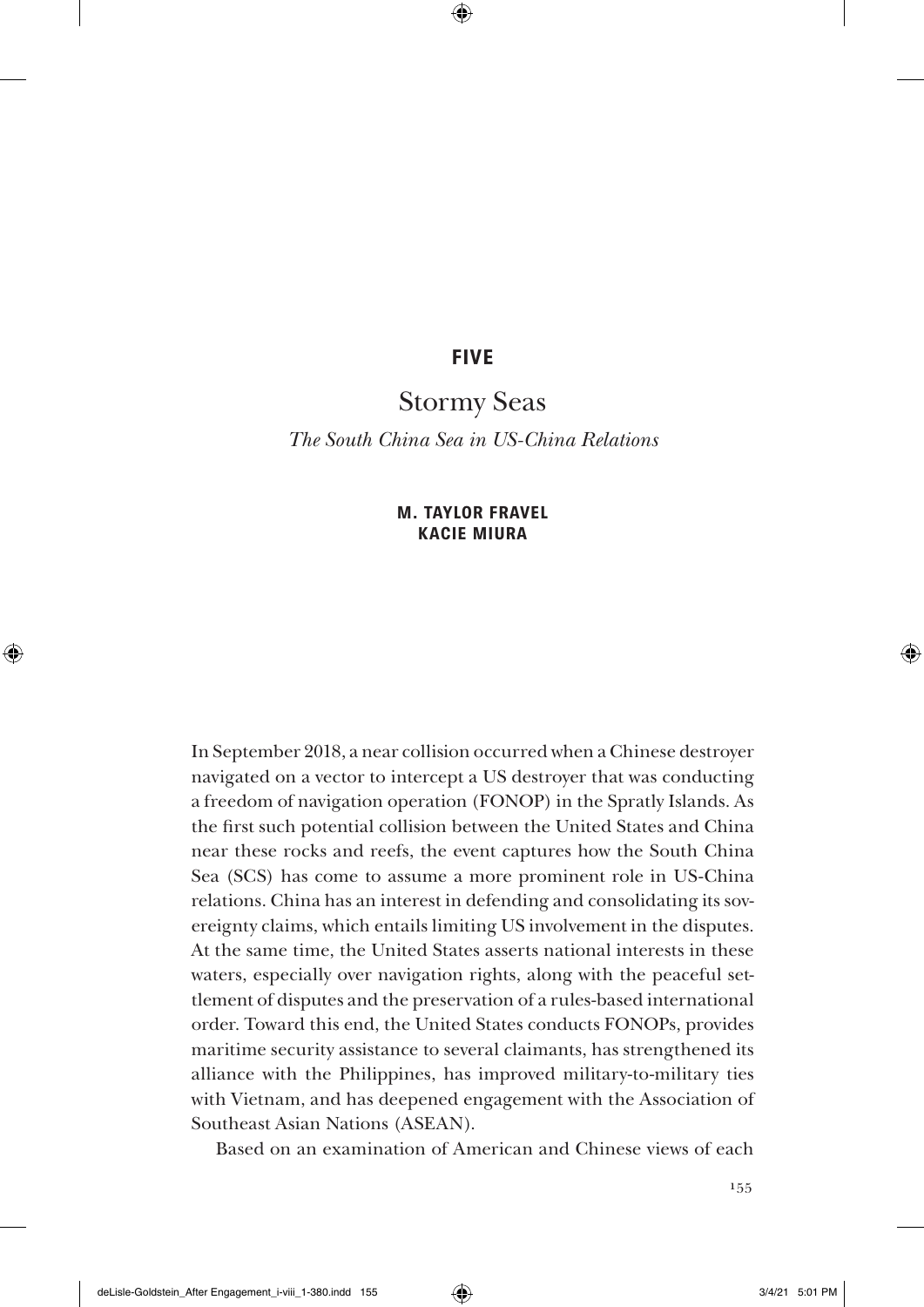other's role in the SCS over the last decade, we argue that the dispute has increased the scope and intensity of security competition between the United States and China. Since the Scarborough Shoal standoff in 2012, the SCS disputes have expanded from a contest over sovereign rights among the claimants into one over the regional order, including the balance of power and international norms and rules. Each side now views the SCS disputes as a litmus test for the other's intentions for China, whether the US seeks to contain it; for the US, whether China seeks to overturn the existing regional order.

This shift in how each side views the other in the South China Sea is the result of intersecting conflicts of interest created by unresolved territorial disputes and the US-China power transition. Although the increased rivalry that has accompanied the ongoing power shift has elevated tensions in the South China Sea, action-reaction dynamics between the United States and China in the SCS also fuel broader strategic competition between the two. On the one hand, China views the US involvement in the SCS disputes, motivated by an interest in preserving the current regional order, as a threat not just to its sovereignty claims but to its rise more generally. On the other hand, the United States views China's efforts to strengthen its claims and influence in the SCS as a threat to the regional order and US leadership in the region. These conflicts of interest are mutually reinforcing and fuel spiraling competition. Each side views itself as defensively motivated, but has taken actions that have given the other side incentives to push back. As this chapter shows, interactions between the US and China in the South China Sea over the last decade have hardened perceptions of each other's intentions, increasing the stakes for each of strategic competition in the region.

These findings carry two important implications. First, our conclusion has important implications for how the United States and China view each other as strategic rivals. Specifically, both sides see the other as posing a challenge beyond the confines of the SCS disputes. The United States and China draw conclusions about the "type" of state the other is based on actions that each takes to defend its interests in these waters. The US has concluded that China is a revisionist state with ambitions to dominate the region, while China has concluded that the US is a stubborn hegemon that seeks to thwart China's rise.

Second, our findings suggest that unresolved disputes over sovereignty or sovereign rights, such as the territorial and maritime claims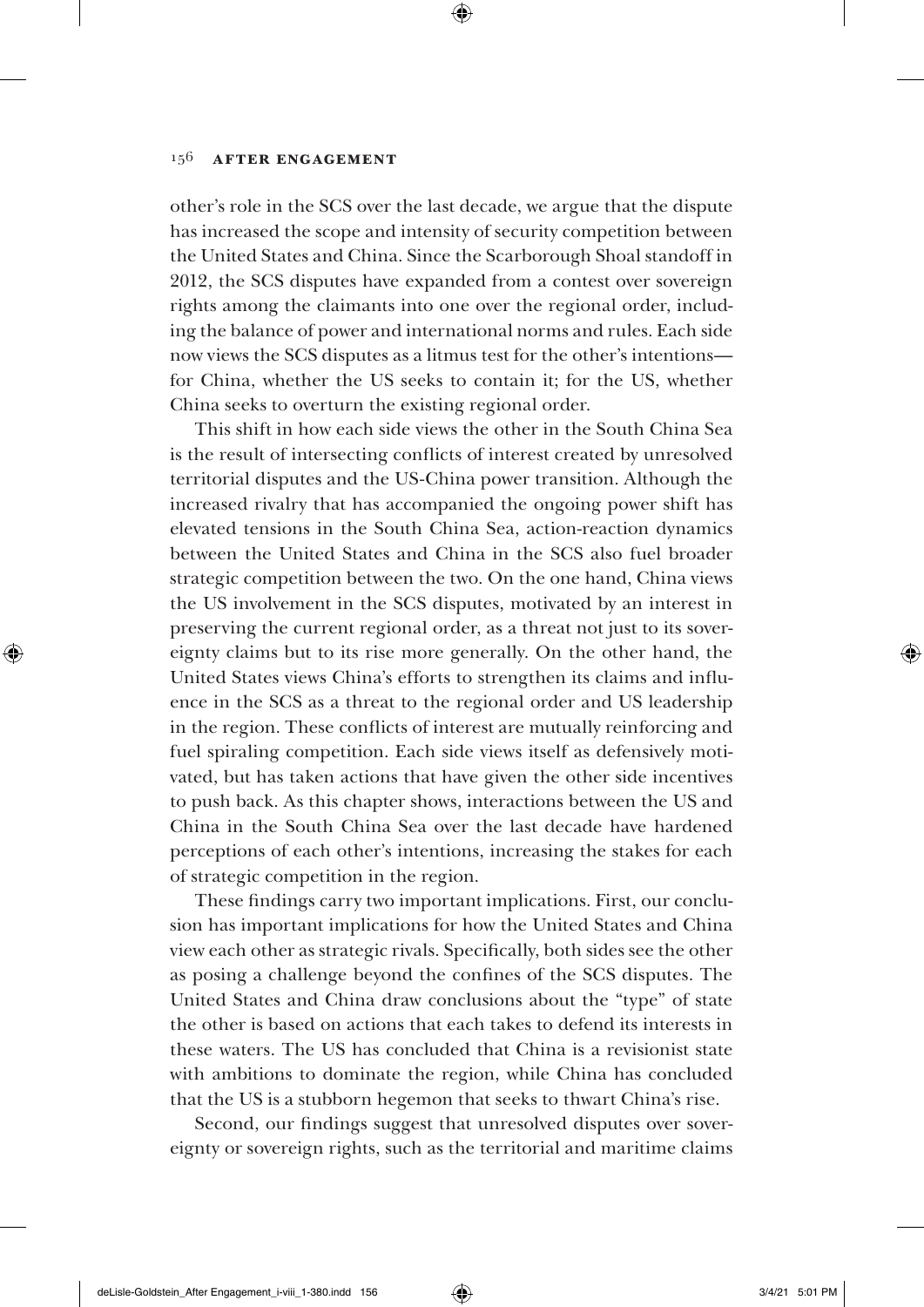in the SCS, can interact with power transitions in dangerous ways.<sup>1</sup> Under such conditions, the United States and China risk becoming entangled in an escalatory spiral similar to that of the security dilemma. Although a traditional security dilemma is marked by the absence of an objective conflict of interest, $2$  in the case of US-China competition in the SCS, each side defends its own interests at the perceived cost of the other. Hardened beliefs about intentions lead each to push back in ways that are perceived as further threatening the other's interests. By fueling action-reaction dynamics, disputes over sovereignty can exacerbate the perilous dynamics associated with power transitions.

The purpose of this chapter is to identify how the United States and China perceive each other's role in the SCS disputes. Rather than assess the accuracy of these perceptions, we instead focus on how the inferences they draw about each other's intentions have evolved over the last decade. For identifying perceptions of intentions, the best sources would be the views of national leaders. Of course, these are difficult to ascertain, especially when studying a contemporary topic. Moreover, the Chinese government generally publishes fewer publicly available policy documents with which to assess such perceptions. Thus, for US perceptions of Chinese intentions, we draw on the writings of scholars and policy analysts on the South China Sea as well as references to the disputes in key government documents and speeches by US leaders. For Chinese perceptions of US intentions, we rely on the writings of Chinese scholars and policy analysts published by state-affiliated research institutes. Given limited access to internal documents, these publications provide the next best alternative to authoritative perceptions. We also supplement these writings with leadership speeches and policy documents when and where available.

This chapter first provides an overview of the key actions taken by the US and China in the SCS that have shaped how each views the intentions of the other. It then traces Chinese views of US involvement in the SCS disputes from 2009 to 2014. Next, the chapter provides an account of US perceptions of Chinese actions in the disputes from 2014 to 2020 before returning to Chinese views of US behavior in the same period. The concluding section provides some implications of the analysis.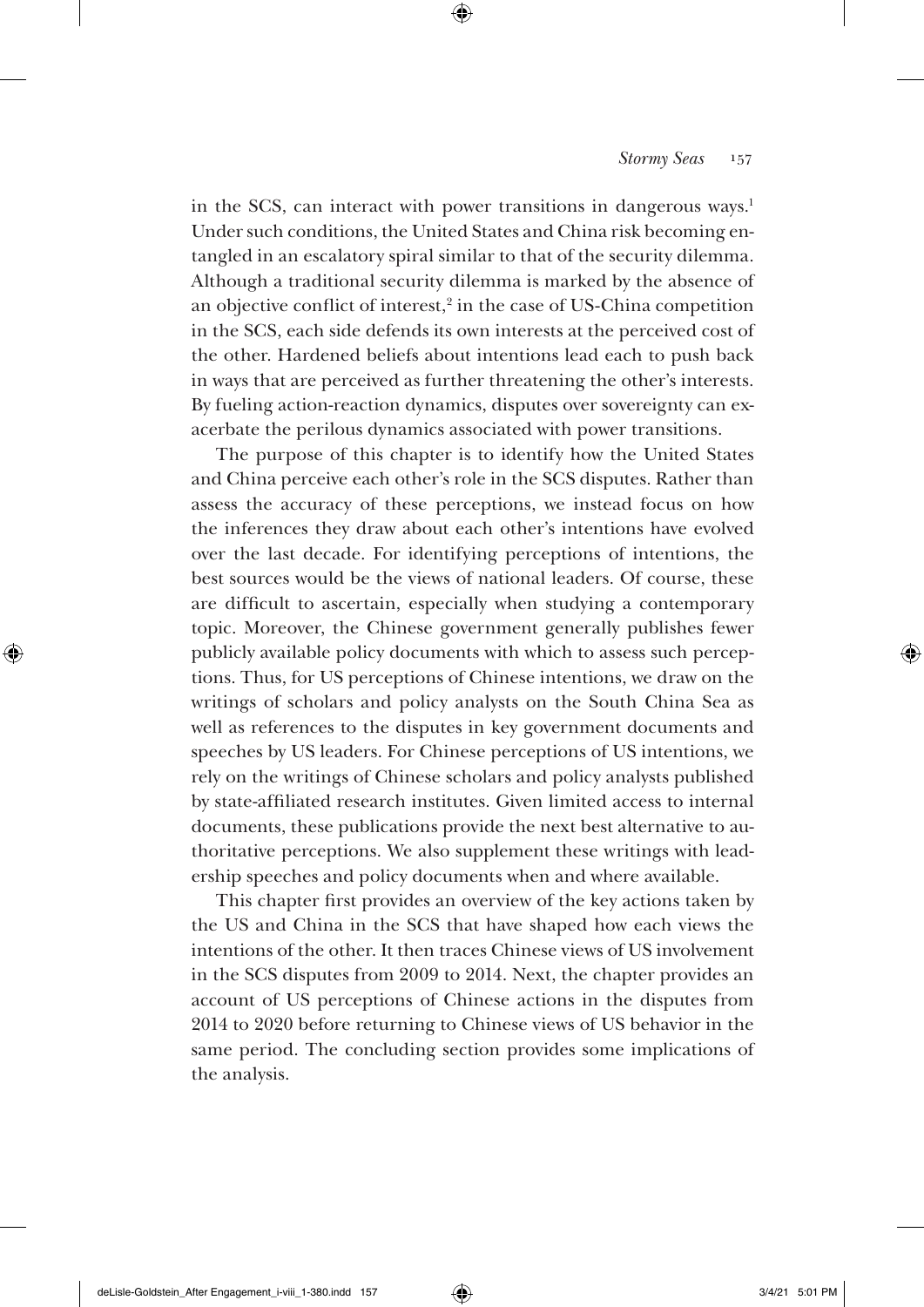### **A BRIEF REVIEW OF KEY EVENTS IN THE SOUTH CHINA SEA**

This chapter's main claim is that the pursuit of conflicting interests in the South China Sea by the United States and China has contributed to a transformation in how each side views the other's broader strategic intentions. This section reviews briefly the key actions taken by the United States and China to advance their interests in the SCS that have shaped mutual perceptions of intentions.<sup>3</sup>

A useful starting point for the current tensions in the SCS is May 2009, which marked the deadline to submit claims to extended continental shelf rights to the UN Commission on the Limits of the Continental Shelf. Public submissions, especially by Vietnam and Malaysia, created incentives for other states to challenge these submissions to affirm their own claims in the South China Sea. In its *note verbale* challenging Vietnam's individual and joint submission with Malaysia, China repeated its claim to sovereignty over the Paracels and Spratlys, along with "adjacent waters." More noteworthy, perhaps, a map attached to China's *note verbale* depicted the "nine-dashed line" along with the island groups, indicating to many the potential scope of China's claims to adjacent waters.4 These claims, counterclaims, and counter-counterclaims ignited renewed efforts by all states to publicly defend their position in these disputes.

The United States joined the fray in 2010. At the ASEAN Regional Forum in July 2010, the United States organized twelve states to raise concerns about the issue, challenging China's preference for avoiding the "internationalization" of the disputes. Secretary of State Hillary Clinton also issued a statement outlining the US position. The statement noted that the United States "has a national interest in freedom of navigation, open access to Asia's maritime commons, and respect for international law in the South China Sea." It also underscored a commitment to "not taking sides" and opposing the threat or use of force.5 This statement was the first the United States had issued on the SCS since May 1995, after China seized Mischief Reef.<sup>6</sup>

In spring 2011, tensions escalated again. Chinese law enforcement vessels challenged Vietnamese seismic survey ships several times and a Philippine ship once. Although China in the summer of 2011 appeared to moderate its position in the SCS,<sup>7</sup> the United States increased its engagement with the region and with other claimants. In October, Secretary Clinton introduced the US policy of the rebalance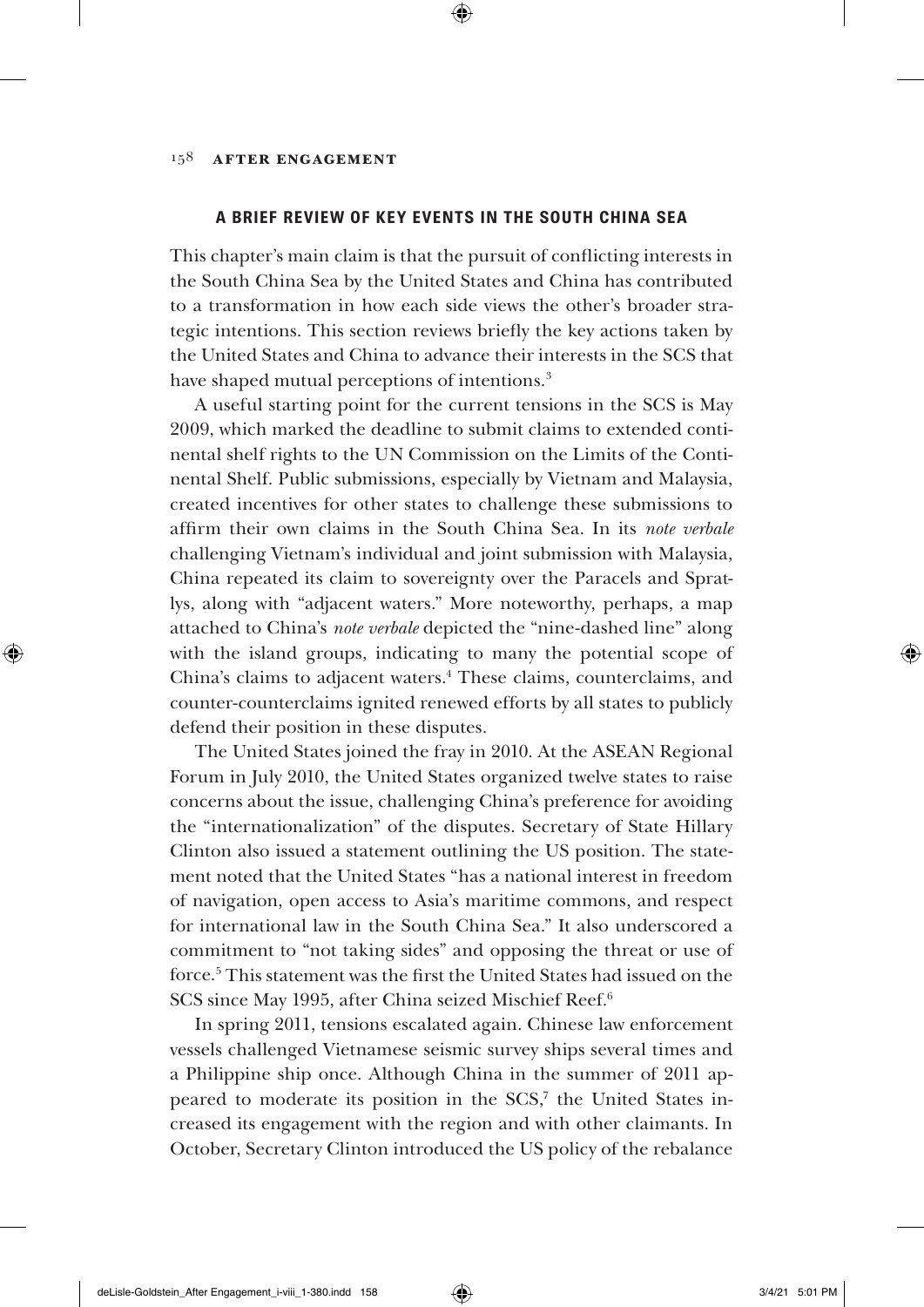(or "pivot") to Asia, which President Obama further underscored in a speech to the Australian parliament the following month. When commemorating the US alliance with the Philippines in November, Clinton appeared to lean toward Manila by describing the SCS as the "West Philippine Sea" and stating that "we will always stand and fight with you to achieve the future we seek."8

The year 2012 marked a turning point in China's efforts to strengthen its SCS claims. In April 2012, Philippine marines moved to detain Chinese fishermen harvesting endangered giant clams inside Scarborough Shoal, a reef also claimed by China, about 135 miles from the Philippines. The situation quickly escalated into a standoff between the two countries to control the shoal, which ended with China taking control in June. Manila responded in January 2013 by notifying China of its intent to pursue arbitration under Article 287 of the UN Convention on the Law of the Sea (UNCLOS) to challenge the validity of the nine-dashed line, among other claims. Beijing refused to participate, but the tribunal started its work in 2014 and issued its judgment in July 2016.

The year 2014 marked another and perhaps even more consequential turning point. In January, China began land reclamation on several of the Spratly features under its control, a process that would continue for the next eighteen months. When completed, China reclaimed 3,200 acres of land, later building three large military installations on Fiery Cross, Subi, and Mischief Reefs, which were largely completed in 2018. In May and June, China used a semi-submersible drilling rig, HYSY 981, to drill in waters near the Paracel Islands (under China's control but claimed by Vietnam, but also part of Vietnam's exclusive economic zone). Chinese coast guard vessels overwhelmed Vietnam's attempt to disrupt the drilling.

The United States elevated its own involvement in 2015. In May, the US Navy invited CNN aboard a P-8 surveillance aircraft during a patrol over the SCS, a move designed to draw greater international attention to China's activities, especially land reclamation.<sup>9</sup> In October, the USS *Lassen*, a destroyer, conducted a FONOP by sailing within twelve nautical miles of Chinese-held Subi Reef to challenge China's requirement of permission to enter its territorial sea. This was the first FONOP conducted in these waters since 2012. Even more important, and unlike all past FONOPs, this one was publicized. Since 2015, the US has conducted twenty-seven public FONOPs (as of June 2020) to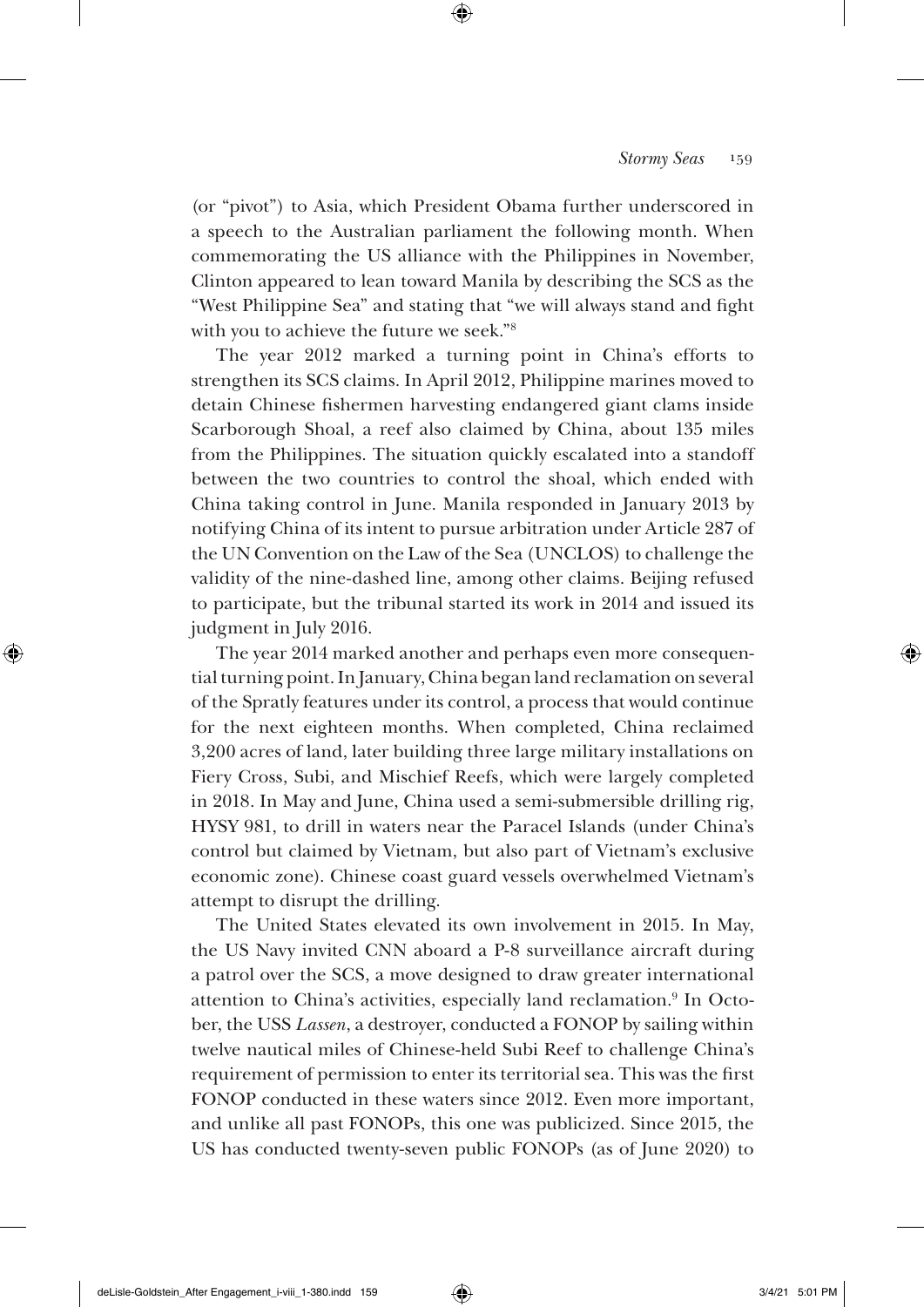challenge what it views as China's excessive claims in the SCS around either the Paracels or the Spratlys.

### **CHINA'S VIEWS ON INITIAL US INVOLVEMENT (2009–2014)**

From China's standpoint, two US actions attracted the most attention and concern. The first was the US decision to mobilize states to raise the South China Sea disputes at the July 2010 ASEAN Regional Forum (ARF) meeting. The second was the US pivot to Asia amid its deepening involvement in the SCS. To China, increased US involvement emboldened other regional claimants, creating the need to more proactively assert its own SCS claims.

Even before the submissions of claims to the UN, tensions between the US and China increased in early 2009. In March 2009, five Chinese naval, law enforcement, and fishing vessels engaged in what Pentagon officials have described as "aggressive" and "unprofessional" maneuvers against the USNS *Impeccable*, an ocean surveillance ship that was operating in waters near Hainan Island.10 Although policy elites in China viewed the encounter with the *Impeccable* as part of a long-standing effort to oppose military surveillance within its EEZ,<sup>11</sup> China's confrontational behavior fueled concerns in the US over China's increasing assertiveness in its territorial disputes. For example, in July 2009, US Deputy Assistant Secretary of State Scott Marciel testified on maritime disputes before the US Senate—only a few months after the USNS *Impeccable* incident and China's *note verbale* to the UN. Marciel's testimony was perhaps the first time in the 2000s that a US official discussed, on the record, the SCS disputes. As Marciel noted, "on a strategic level, to an extent, both issues highlight a growing assertiveness by China in regard to what it sees as its maritime rights."<sup>12</sup> Nevertheless, Marciel did not portray China's actions as heralding a wider challenge beyond the scope and content of territorial and maritime claims.

Marciel's remarks portended an increase in US attention to and involvement in the SCS disputes. Chinese experts note that by mid-2010, the US had abandoned its position of neutrality in the territorial disputes in favor of "proactive intervention" (*jiji ganyu*) and "taking sides" (*xuanbianzhan*) with other claimant states against China.13 Chinese analysts point to Secretary of State Hillary Clinton's efforts to promote a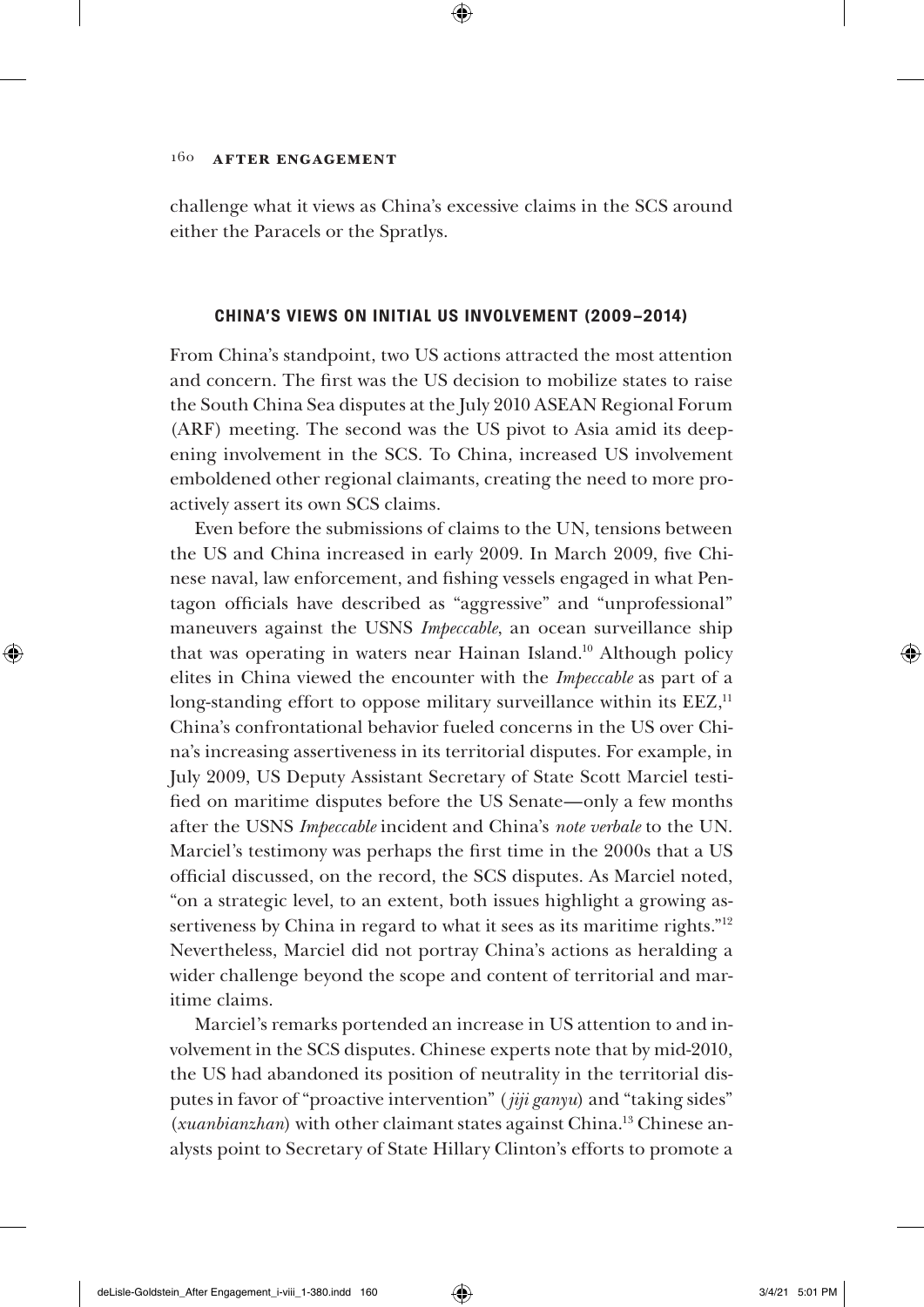multilateral resolution to the maritime disputes at the July 2010 ARF in Hanoi as the turning point that marked the United States' departure from neutrality.14 According to a statement by the Chinese Ministry of Foreign Affairs, the US coordinated with other states to "[play] up the issue at the meeting," describing it as "an attack on China."15 Analyst Zhou Qi identifies Clinton's intervention at the ARF as "the start of the Sino-US dispute in the SCS."16 Since then, the United States has repeatedly stressed that the disputes should be settled in accordance with international law, a position that, according to Zhou, implies China's territorial claims do not comply with international law. As scholar Ju Hailong notes, the United States raised the SCS disputes at the ARF to strengthen relations with certain Southeast Asian claimant states and to "achieve the goal of containing China's strategic influence."17

Chinese observers watched warily as the United States deepened security cooperation with other claimants, viewing these efforts as further evidence that the United States had in practice abandoned its stated position of non-neutrality in the disputes.<sup>18</sup> For example, they noted that in November 2011, weeks after Clinton announced the United States would "pivot" to Asia in a *Foreign Policy* essay, the US and the Philippines reaffirmed their defense treaty by signing the Manila Declaration.19 While in Manila, Clinton used the name "West Philippine Sea" to describe the South China Sea, a gesture one scholar suggested "reflects the United States' view that the South China Sea is key to its leadership position in the Asia-Pacific."20 Since the 2010 ARF, the US also has taken measures to strengthen defense relations with Vietnam, as reflected by the exponential growth in US military financial assistance and the visit of Leon Panetta to Cam Ranh Bay, the first visit to the former US base by a US defense secretary since the Vietnam War.21

Chinese experts identified US support for these other claimants as the common denominator behind rising tensions between China and its neighbors, particularly the Philippines and Vietnam. From this perspective, a pivotal example of US support emboldening claimant states was the April 2012 Scarborough Shoal standoff. Although Chinese experts noted the US's refusal to publicly side with the Philippines during the standoff, they also attributed the Philippines' tough stance to US support.<sup>22</sup> US efforts to strengthen its alliance with Manila, according to Ju Hailong, emboldened the Philippines during and after the standoff, encouraging it to initiate international arbitration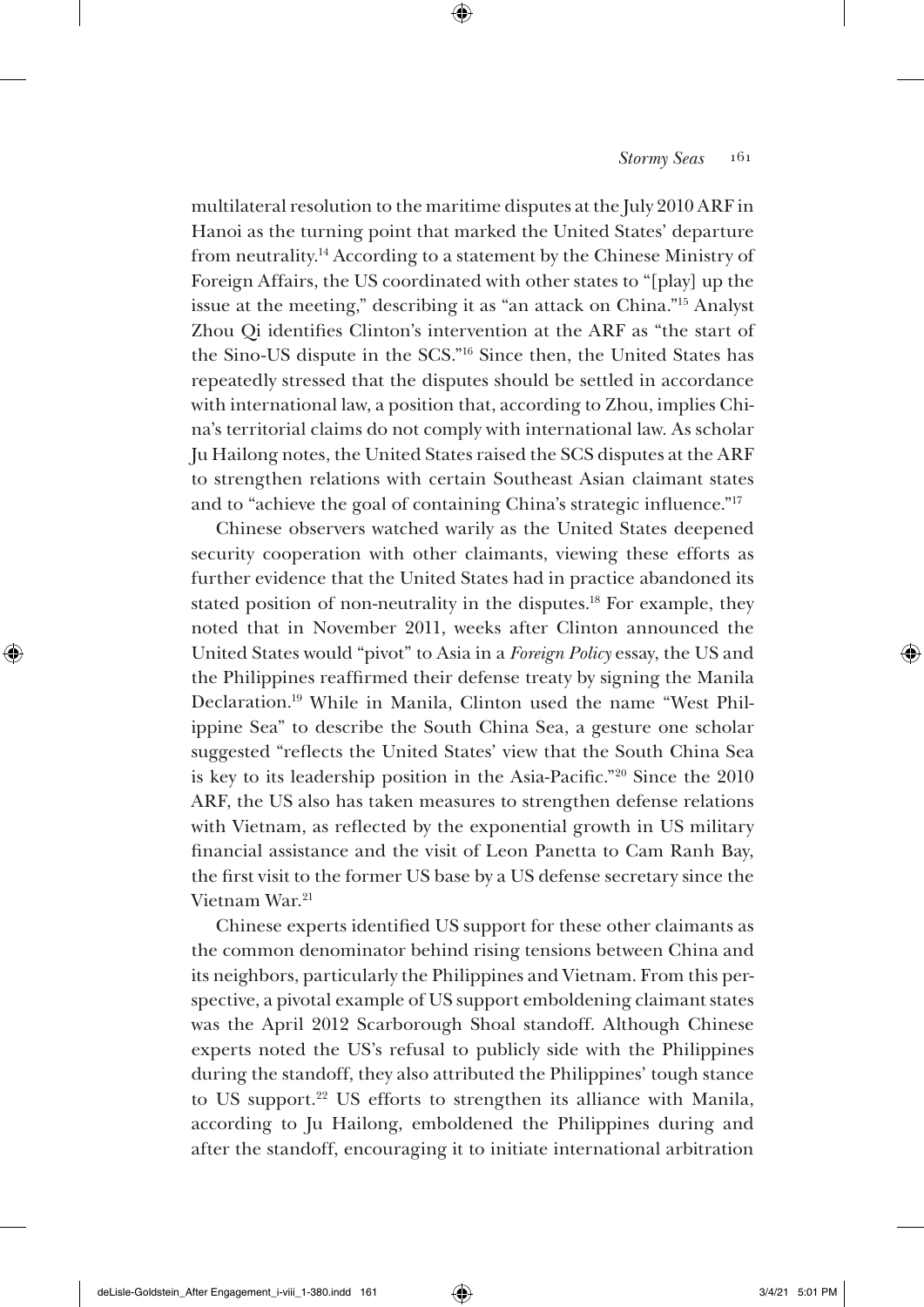against China in January 2013.23 Chinese observers also highlighted perceived bias in US responses to incidents involving other claimant states, reflecting the Chinese view that the US was not pursuing a neutral position. For example, they noted that the United States singularly blamed China for the 2012 Scarborough Shoal standoff, even though the Philippines, not China, initially responded by sending in a naval vessel.

Chinese experts viewed the US's increasing involvement in the SCS disputes as part of an effort to reassert its regional leadership and draw Southeast Asian countries together to encircle China,<sup>24</sup> a view that was reinforced by the US "pivot" to the Asia-Pacific. According to scholar Liu Jianhua, the pivot and broader US effort to contain China's rise served as a "magic wand of agitation" that emboldened regional claimants.25 China blamed the division that ensued within ASEAN on US involvement.26 This regional division was exposed at the July 2012 ARF in Cambodia, as the Philippines and Vietnam unsuccessfully tried to push through a joint statement that China opposed. According to analyst Liu Qing, the US fueled regional concerns about China's growing power and influence, calling attention to the SCS disputes to convince the region that China's rise would be associated with bullying and aggression.27

When Xi Jinping became general secretary in late 2012, tensions in the SCS helped shape his perceptions of China's security environment. In remarks while reviewing the PLA Navy's South Sea Fleet in December 2012, Xi concluded that "the real threats our country faces is on the rise." According to Xi, the source of the problem was that "some neighboring countries, *under the instigation of some big countries outside the region*, have continued their actions in the SCS and increased their arms build-up to join hands and oppose us" [emphasis added]. Therefore, China "must fully recognize the severe challenges facing our maritime security."28 Thus, at the highest level of the party, the United States was identified as a threat in the SCS.

Chinese analysts see the increased US military presence in the region as part of an effort to curb China's growing naval power. This presence includes access agreements, rotational deployments, military assistance, training, and weapons sales to states in the region.<sup>29</sup> According to Renmin University professor Shi Yinhong, although China's efforts to strengthen its military capacity have bolstered its ability to defend its maritime sovereignty and rights claims, this focus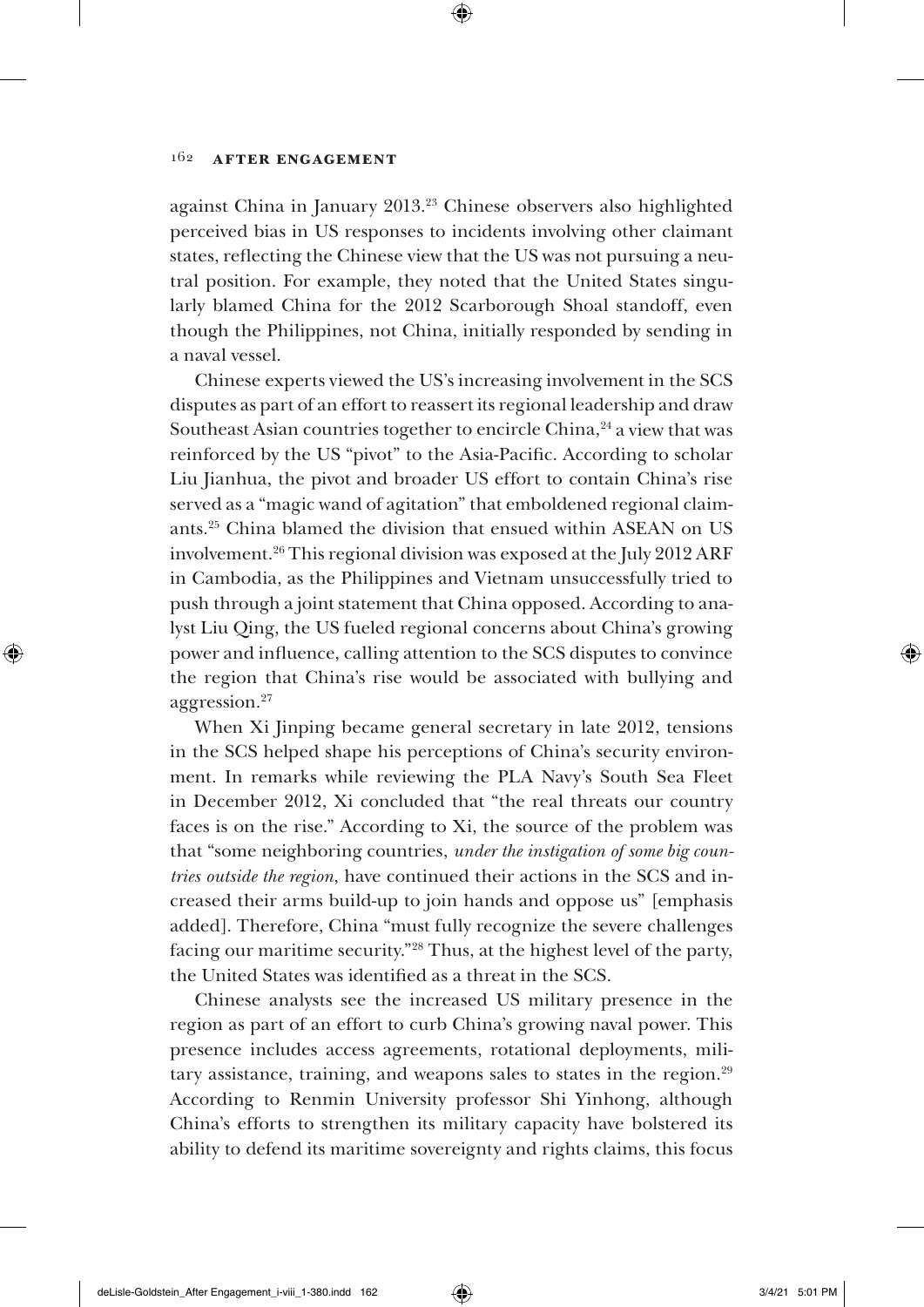on "hard power" competition also encouraged the US military "rebalance" to the Asia-Pacific.<sup>30</sup> Chinese observers were particularly troubled by the strategic guidance the United States Department of Defense issued in January 2012, which warned of China's ability to counter US power projection capabilities through asymmetric means.31 Chinese experts cited these defense guidelines, as well as the Pentagon's establishment of the Air-Sea Strategy Office, in November 2011, as evidence that the United States sought to "step up implementation" of AirSea Battle, which they viewed as aimed at China's military modernization.<sup>32</sup> Chinese experts appear to view AirSea Battle as far more threatening than a mere operational concept, which is how the US military has described it. For example, in 2012, Zhu Feng, who heads a research institute on the South China Sea, suggested that as AirSea Battle moves from a military concept to an operational plan, the United States would transition toward a new "historic platform" from which to target China, the "imaginary enemy" behind the shift in US defense strategy.33

Further contributing to the rising tensions and intensifying military competition that followed the 2012 Scarborough Shoal standoff was China's efforts to fortify its sovereignty claims through land reclamation that began in early 2014. Chinese officials have generally downplayed Beijing's land reclamation activities. The Chinese government refrained from publicly commenting on these activities until mid-2015, and afterward insisted that its construction on islands and reefs are for civilian purposes.34 However, in private remarks before an expanded meeting of the Central Military Commission, Xi Jinping praised China's island reclamation activities, describing them as a "historic breakthrough" that will "provide a strategic foundation for our children and the Chinese nation to win the struggle for rights and interests in the South China Sea." Xi also declared that the strategic significance of China's decision to pursue land reclamation "will emerge over time."35 Renmin University professor Zuo Xiyin, contemplating the strategic benefits these activities may carry, suggests that land reclamation has created a "new normal" in which China now has greater bargaining leverage in its disputes "due to dramatic changes in its actual control of the area."36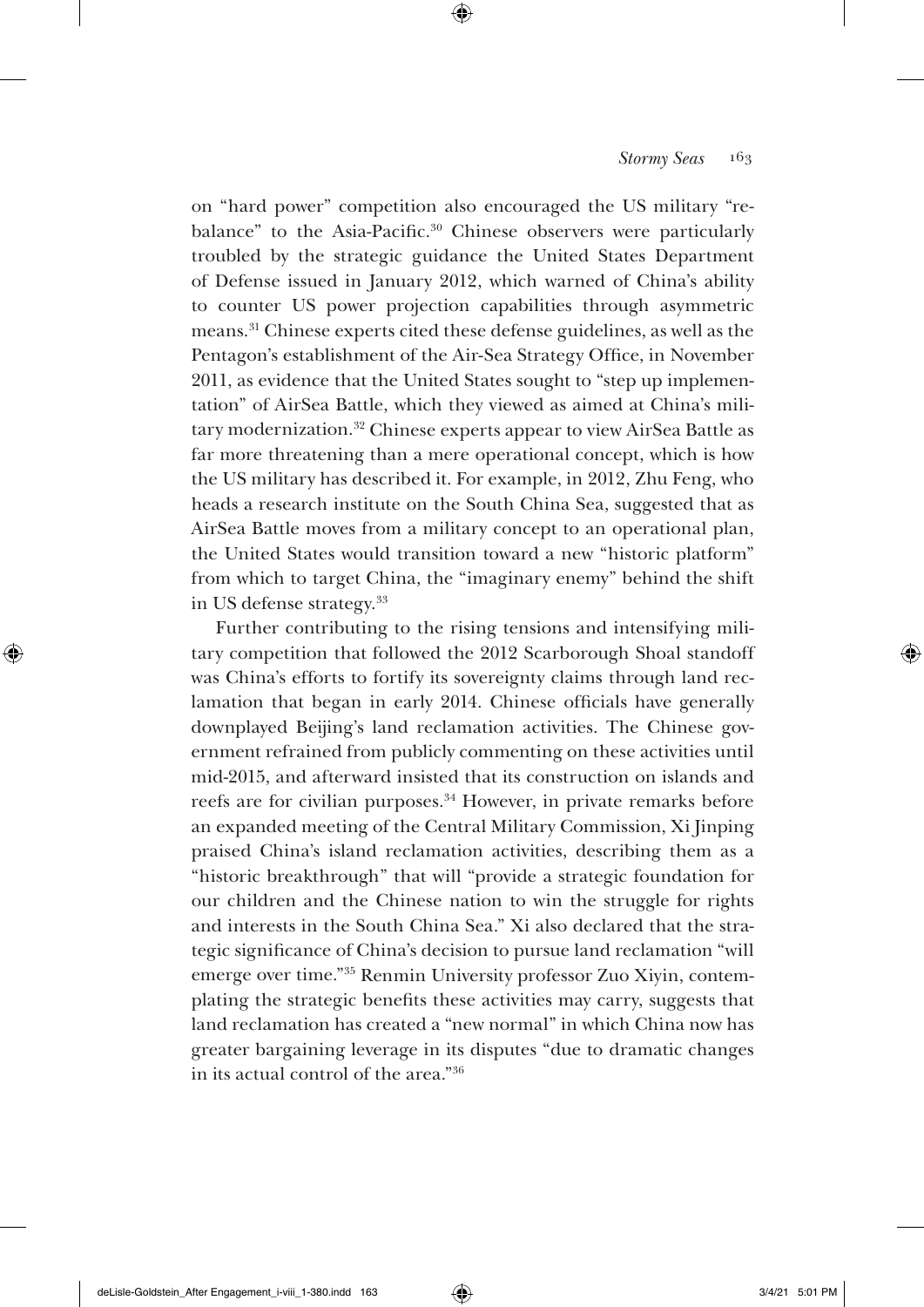#### **US VIEWS OF CHINESE ASSERTIVENESS (2014–2020)**

A decade after Marciel's 2009 testimony, US perceptions of China's intentions in the South China Sea have shifted dramatically. As the 2017 National Security Strategy (NSS) assesses, "China seeks to displace the United States in the Indo-Pacific region."<sup>37</sup> From the US standpoint, several Chinese actions attracted the most attention and concern, including China's rejection of the arbitral tribunal and its extensive land reclamation on all Chinese-held features to develop Fiery Cross, Mischief, and Subi Reefs into bases for projecting power in the SCS.

### *Elite Discourse*

One of the most common terms in the discourse of China's rise in the United States is the "rules-based" order. Specifically, various aspects of China's behavior are described as challenging the rules-based order created by the United States after the end of World War II. In Asia, this order has been sustained by American military and, espe- $\frac{1}{2}$  cially, naval power. In the maritime domain, these rules involve core elements of what the US views as customary international law, particularly freedom of navigation for military and commercial vessels. Thus, as Chair of the Joint Chiefs General Joseph Dunford concluded in 2018, "In China, what we are talking about is an erosion of the rulesbased order. The United States and its allies share the commitment to a free and open Pacific. That is going to require coherent, collective action."38

In the Asian context, the notion of a rules-based order was perhaps first mentioned in 2011, by then Secretary of State Hillary Clinton. In "America's Pacific Century," her *Foreign Policy* article launching the policy of rebalancing to Asia, Clinton wrote: "We are asking these emerging partners to join us in shaping and participating in a rulesbased regional and global order." Although her article did not empha-50 size the SCS disputes, the link to it was clear—referring, for example, to "the key international rules for defining territorial claims in the South China Sea's waters."39 **(a)** and  $\frac{1}{2}$ 

As shown in figure 5-1, China's behavior in the SCS appears to have been central to the framing, in the United States, of China's rise as a challenge to the US-led rules-based order. The data comes from the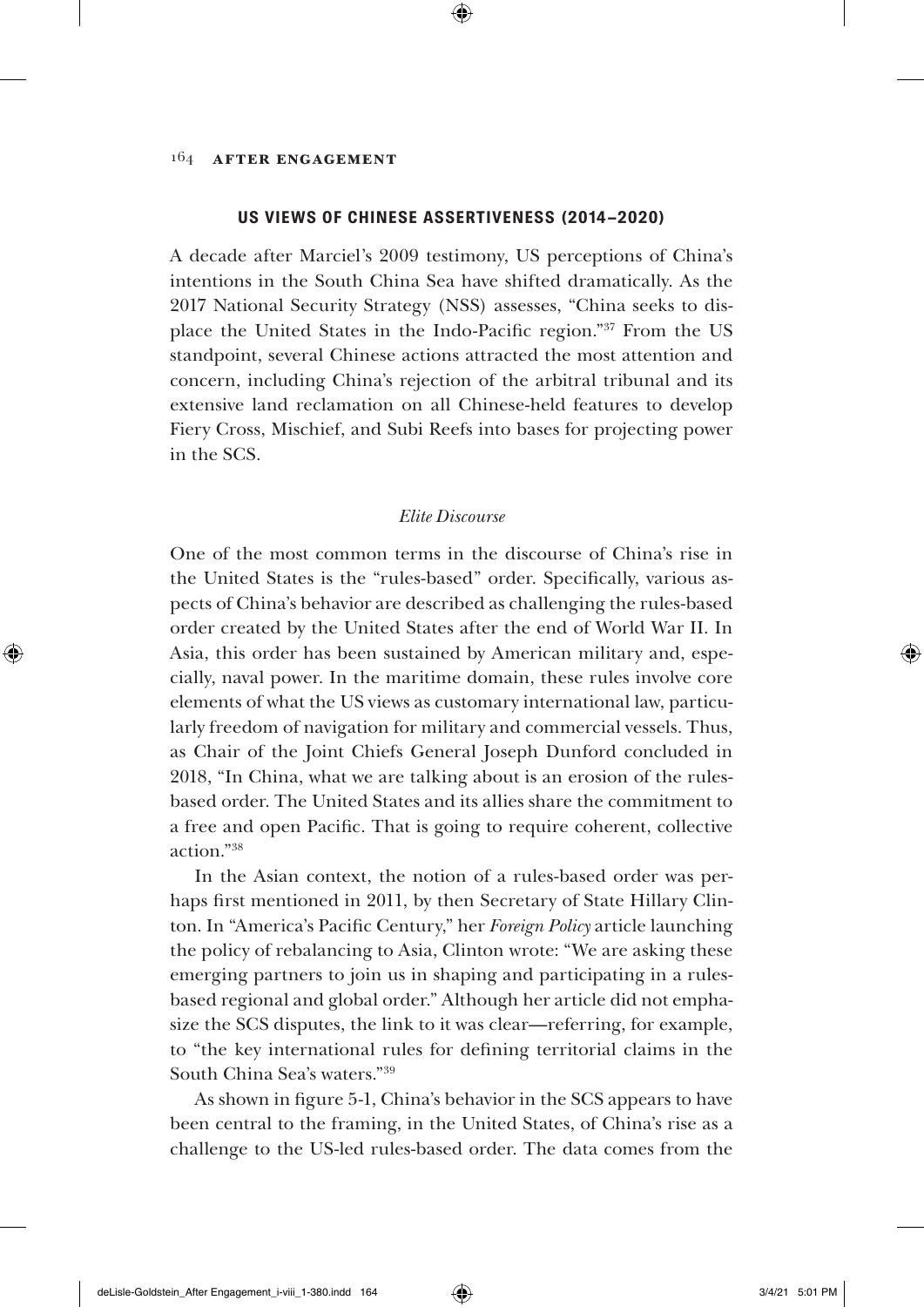

## **FIGURE 5-1. China, South China Sea, and Rules-Based or Liberal Order**

"US sources" section in the Factiva database, which draws from key newspapers and news-related websites. As figure 5-1 shows, between 2012 and 2016, the majority of articles including the terms "China" and the rules-based or liberal "order" also included a reference to the "South China Sea." Thus, at face value, this figure suggests that China's behavior in the SCS played a central role in shaping American elite perceptions of China's intentions, which were increasingly framed not just as a challenge to regional stability but to something even more important—the basis of the existing order in the region. The number of articles mentioning both the rules-based order and the SCS begins to decline in 2017 when compared to those that mention only China and the rules-based order. Nevertheless, this does not undercut the role of the SCS in framing how the China challenge was described in US news sources. Instead, it may reflect less media attention to the SCS, which paradoxically had been more stable from 2017 to 2019 than in the preceding five years dominated by the Scarborough Shoal stand- $\int$  case as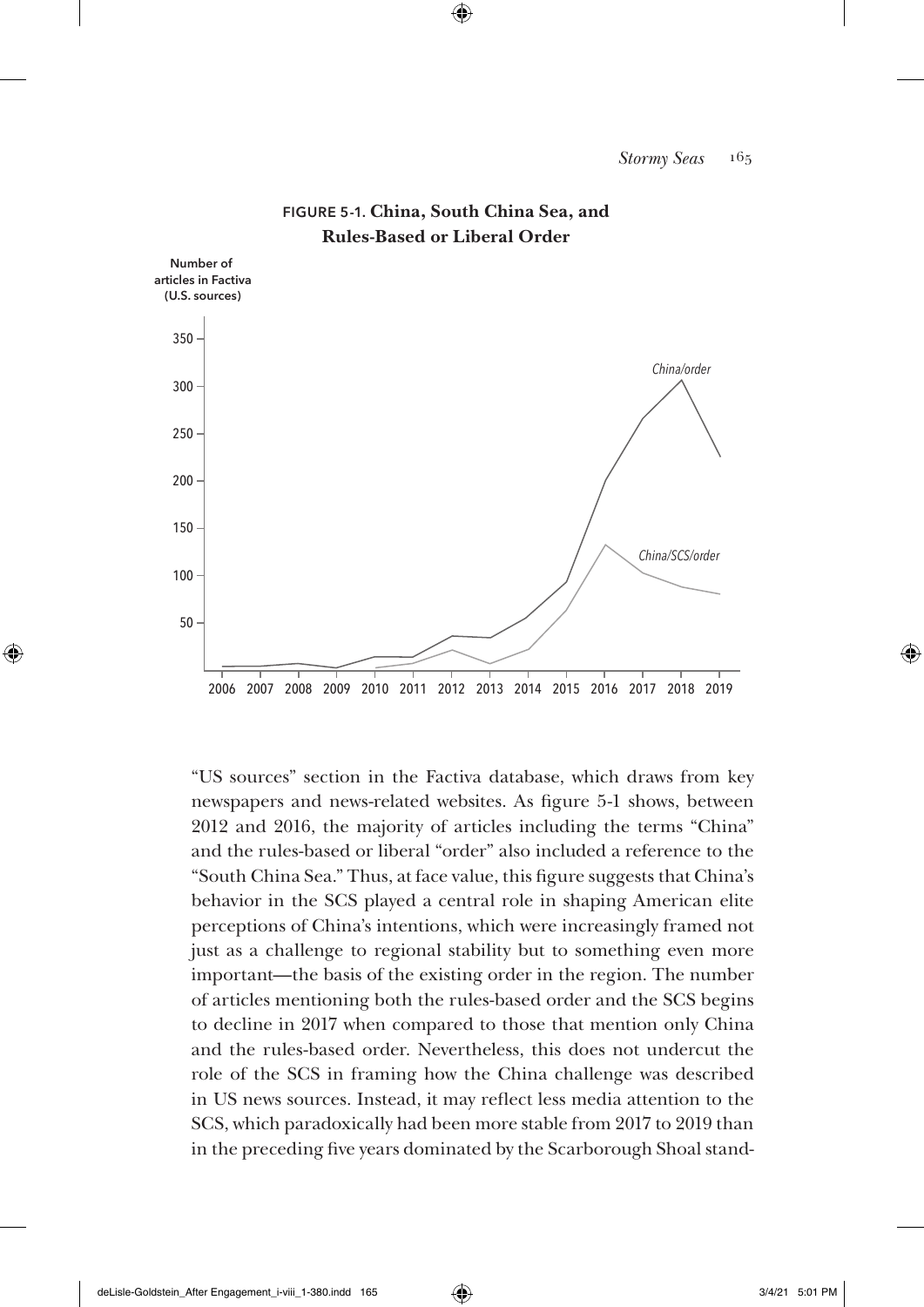off, China's land reclamation, and the international arbitration case. It may also reflect the growing prominence of trade, human rights, and other issues in US-China relations relative to the SCS.  $(2.01)$ 

A similar story about the role of the South China Sea in shaping 20 American perceptions can be told using slightly different terms. As shown in figure 5-2, using the same subset of US news sources from Factiva, articles with the terms China, South China Sea, and expansion also grew steadily during this time period. As shown in figure 5-3, articles with the terms China, South China Sea, and revisionist/ revisionism also increased during this period. 10 *People's Daily Army Daily*

Examples of elite views of China's actions in the South China Sea 8 as a challenge to the underlying regional order are not hard to find. Writing in *Foreign Affairs* in 2017, for example, Ely Ratner concludes, "China has begun to assert its claims more vigorously and is now 2 poised to seize control of the sea. Should it succeed, it would deal a poised to seize control of the sea: bhould it succeed, it would deal a<br>devastating blow to the United States' influence in the region, tiltlevas

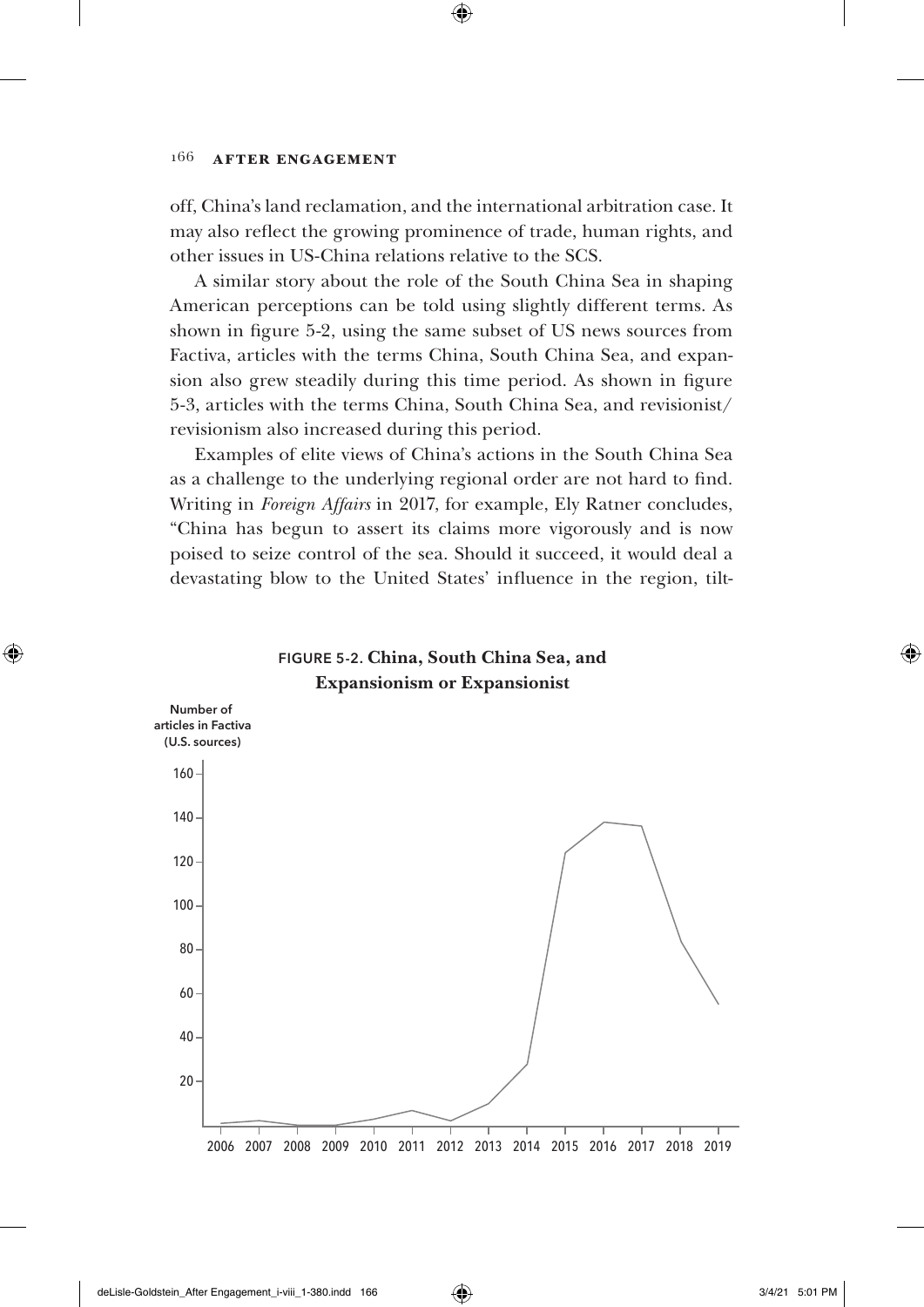

**FIGURE 5-3. China, South China Sea, and Revisionism or Revisionist**

ing the balance of power across Asia in China's favor."40 Hal Brands and Zack Cooper reach a similar conclusion in 2018. For Brands and Cooper, "from a geopolitical perspective, the stakes are high indeed in the South China Sea." Why? "America's standing in the Asia-Pacific is largely dependent on its ability to uphold existing rules of the road, such as freedom of navigation and peaceful resolution of disputes, and face down challenges to the region's stability and order, as well as its openness. Thus, permitting Chinese control over a critical part of a critical region would represent a major strategic setback for the United *U.S. and contain China* States." Moreover, "it would signal to regional observers that Washing-*U.S., contain China, and South China Sea* ton no longer can play its traditional role in the Asia-Pacific.<sup>"41</sup> Bonnie Glaser and Greg Poling from CSIS offer a final example: "If Vietnam and the Philippines are forced to undertake joint development and give up their exclusive rights, it would deal a heavy blow to the rulesbased order, and to U.S. credibility as a protector of that order." $42$ **and** *Jiefangjun Bao*

Thus, at an aggregate level, US views of China in the SCS have moved from viewing the dispute as a source of instability among the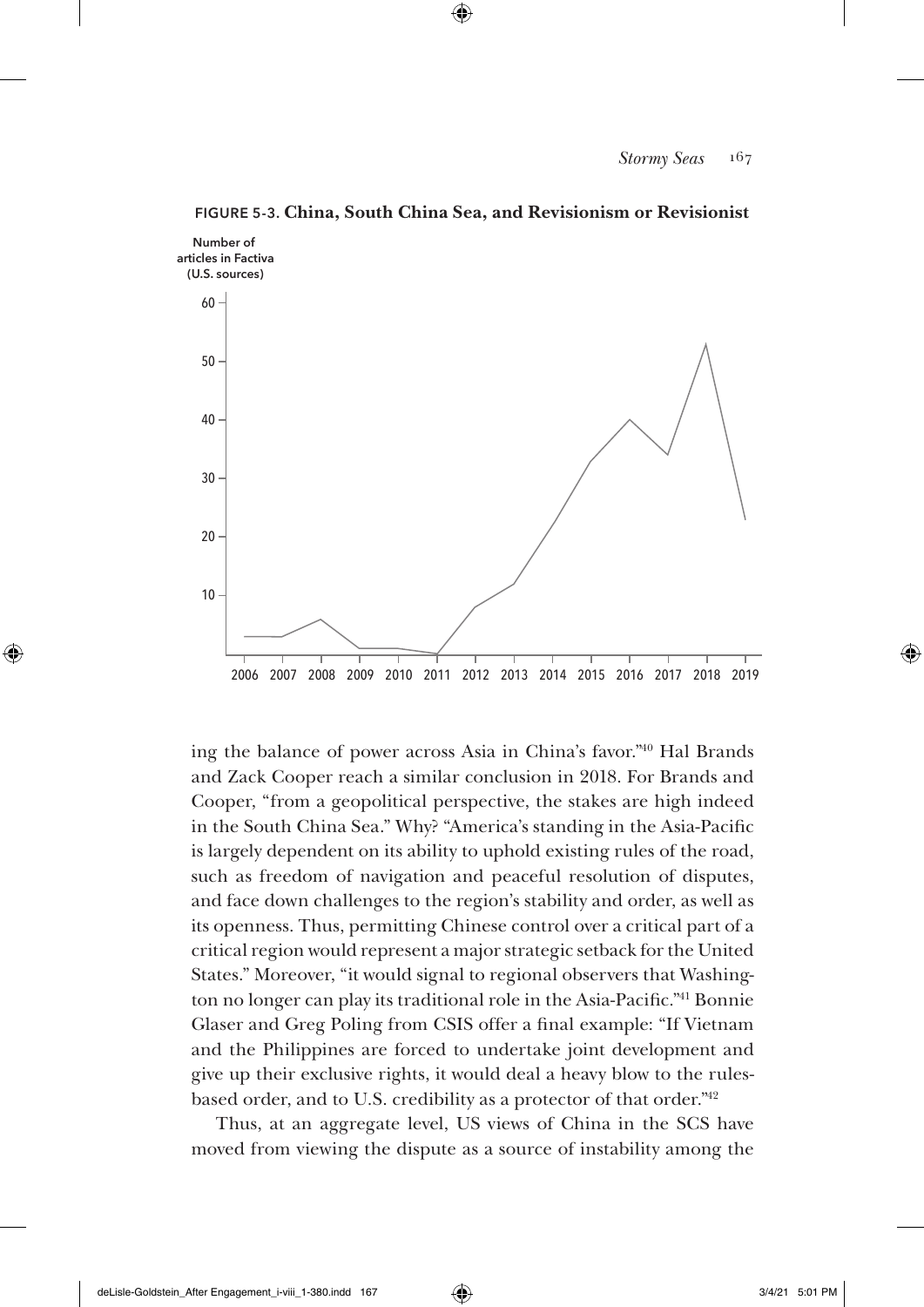claimants—and thus a problem to be managed—to a challenge to the regional and global order that requires a much more significant response from the United States.

# *China and the South China Sea in US Official Statements*

Consistent with the general trends just described, statements from various elements of the US government have hardened regarding China and the SCS. In his February 2014 congressional testimony, Assistant Secretary of State for East Asian and Pacific Affairs Daniel Russel attributed regional instability to China's effort "to assert control over the area contained in the so-called 'nine-dashed line'," which he described as "inconsistent with international law."<sup>43</sup> Russel's remarks foreshadowed a growing prevalence of similar statements made by other senior officials. In most cases, the Chinese actions shaping these views include the failure to clarify the meaning of the "nine-dashed line," the land reclamation and subsequent build-up of military installations on these artificial islands, and the rejection of the arbitral tribunal established under UNCLOS to hear the complaint filed by the Philippines.

The director of National Intelligence's national threat assessments reflect the shift in focus on the SCS. When introducing the 2015 assessment, James Clapper described China's island building as "part of an aggressive military modernization program directly aimed at what they consider our strengths."44 Nevertheless, the 2015 assessment and those for the next several years largely identified China's "firm stance on its sovereignty claims" as part of its "active foreign policy," not behavior with broader implications for the regional order or the US position in that order.<sup>45</sup>

By 2019, however, the assessment of the US intelligence community had hardened. The 2019 threat assessment concluded that "China will continue increasing its maritime presence in the South China Sea and building military and dual-use infrastructure in the Spratly Islands to improve its ability to control access, project power, and undermine US influence in the area." Furthermore, China seeks to "compel Southeast Asian claimants to acquiesce in China's claims—at least tacitly and bolster Beijing's narrative in the region that the United States is in decline and China's preeminence is inevitable."46 When introducing the testimony, Director of National Intelligence Dan Coats further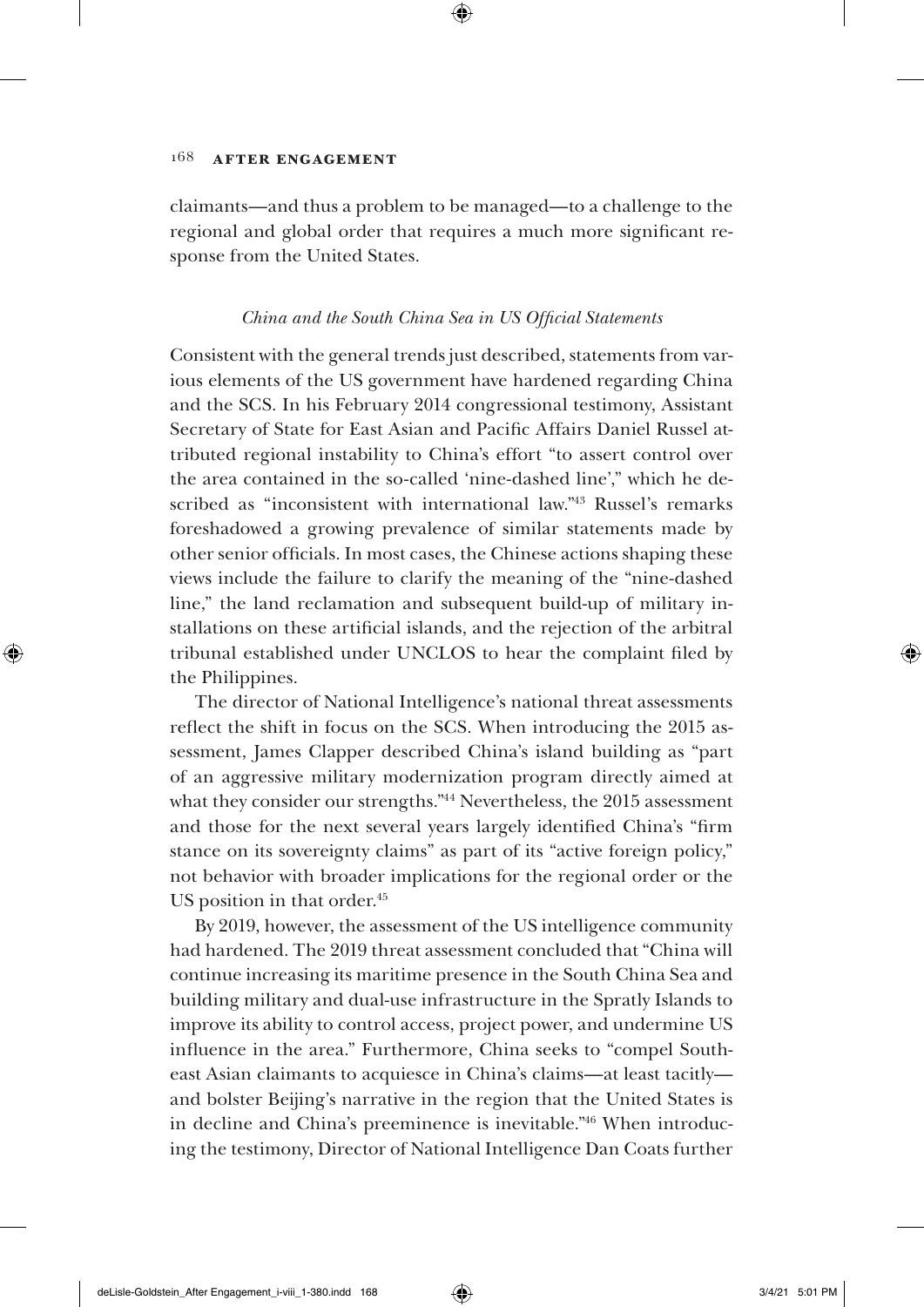emphasized the implications for the regional order, noting that China "will attempt to further solidify and increase its control within its immediate sphere of influence in the South China Sea and its global presence farther abroad."47 Thus, China in the SCS now created a question about the broader order in the region, and was not just a source of regional instability.

The annual Shangri-La Dialogue in Singapore offers an opportunity for US defense secretaries to comment on security trends in the region and US policy. Here, too, one can see a change in how the US views the SCS disputes and their implications for the United States. In 2014, Chuck Hagel drew a clear link between Chinese actions in the South China Sea and the international order. In reference to restrictions on maritime navigation, Hagel said, "The United States will not look the other way when fundamental principles of the international order are being challenged."48 Nevertheless, Hagel did not emphasize the issue. In 2015, Ash Carter, referring to China's "actions in the South China Sea," concluded that "China is out of step with both the international rules and norms that underscore the Asia-Pacific security architecture." Carter also underscored that the United States "will fly, sail and operate wherever international law allows."49 In 2017, James Mattis presaged some of the conclusions in the NSS released later that year when he said that "we cannot accept Chinese actions that impinge on the interests of the international community, undermining the rules-based order."50

An important voice in shaping US government views was Admiral Harry Harris, head of Pacific Command (PACOM, now INDOPA-COM). In March 2015, shortly before becoming PACOM commander, Harris described China's land reclamations as a "great wall of sand" that raised "serious questions about Chinese intentions."51 In November 2015, speaking at the Halifax Forum in Canada, Harris linked China's behavior to the international order: "We will not give China—or any nation—a free pass to fray the rules-based security architecture that has benefited all of us, including China."52 In 2017, Harris elaborated on these ideas. In April, at a speech to the Chicago Council on Foreign Affairs, Harris also foreshadowed the NSS by stating that "we are in strategic competition with China. Let's acknowledge this situation and deal with China realistically—as it is."53 That October, Harris described China's actions in the SCS, especially the land reclamation and buildup of artificial islands, as "using its military and economic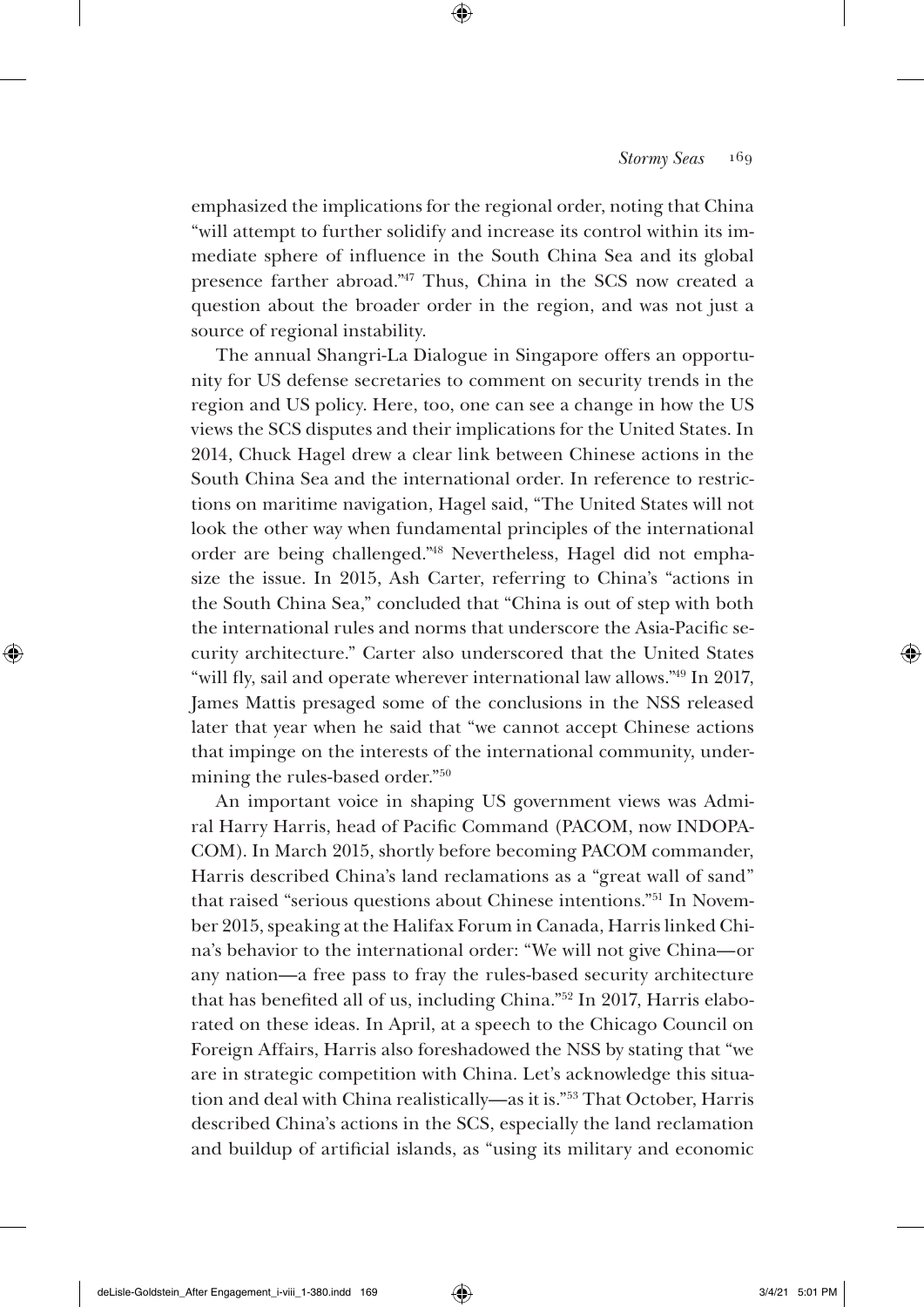power to erode the rules-based international order," a theme he would repeat in speeches and testimony over the next year.54

Finally, in national-level documents, a sharp contrast is evident. The Obama administration's 2015 NSS was premised on building a "constructive relationship" with China. Although competition was acknowledged, it was not described as either strategic or inevitable. The SCS disputes were mentioned, but not in the context of broader Chinese intentions. By contrast, the Trump administration's 2017 NSS identified strategic competition with "revisionist powers," especially China and Russia, as its focus. As noted earlier, the strategy concluded that "China seeks to displace the United States in the Indo-Pacific region . . . and reorder the region in its favor."55 In the section on China, maritime disputes, especially in the SCS, featured prominently as evidence to support this assessment about China's intentions and the imperative of strategic competition.<sup>56</sup>

The National Defense Strategy issued in early 2018 does not refer to the South China Sea. Nevertheless, based in part on China's military modernization in the SCS, the report concludes that "China is leveraging military modernization, influence operations, and predatory economics to coerce neighboring countries to reorder the Indo-Pacific region to their advantage." Moreover, perhaps extending judgments in the NSS, the document concluded that the goal of China's military modernization was "Indo-Pacific regional hegemony in the near-term and displacement of the United States to achieve global preeminence in the future."57

### **CHINA RESPONDS TO US BEHAVIOR (2014–2020)**

From 2014 onward, Chinese experts have paid close attention to official and unofficial narratives in the US about the threat China poses to the regional order. As analyst Jia Xiudong contends, the concept of the "rules-based order" has been "appropriated by the US as a convenient tool to criticize China."58 Policy elites within China see the US as using these narratives to justify its involvement in the SCS—particularly its opposition to China's land reclamation activities, public FONOPs, and support for the Philippines' arbitration lawsuit against China—to preserve its leadership position in the region.

Chinese policy elites generally view the United States as being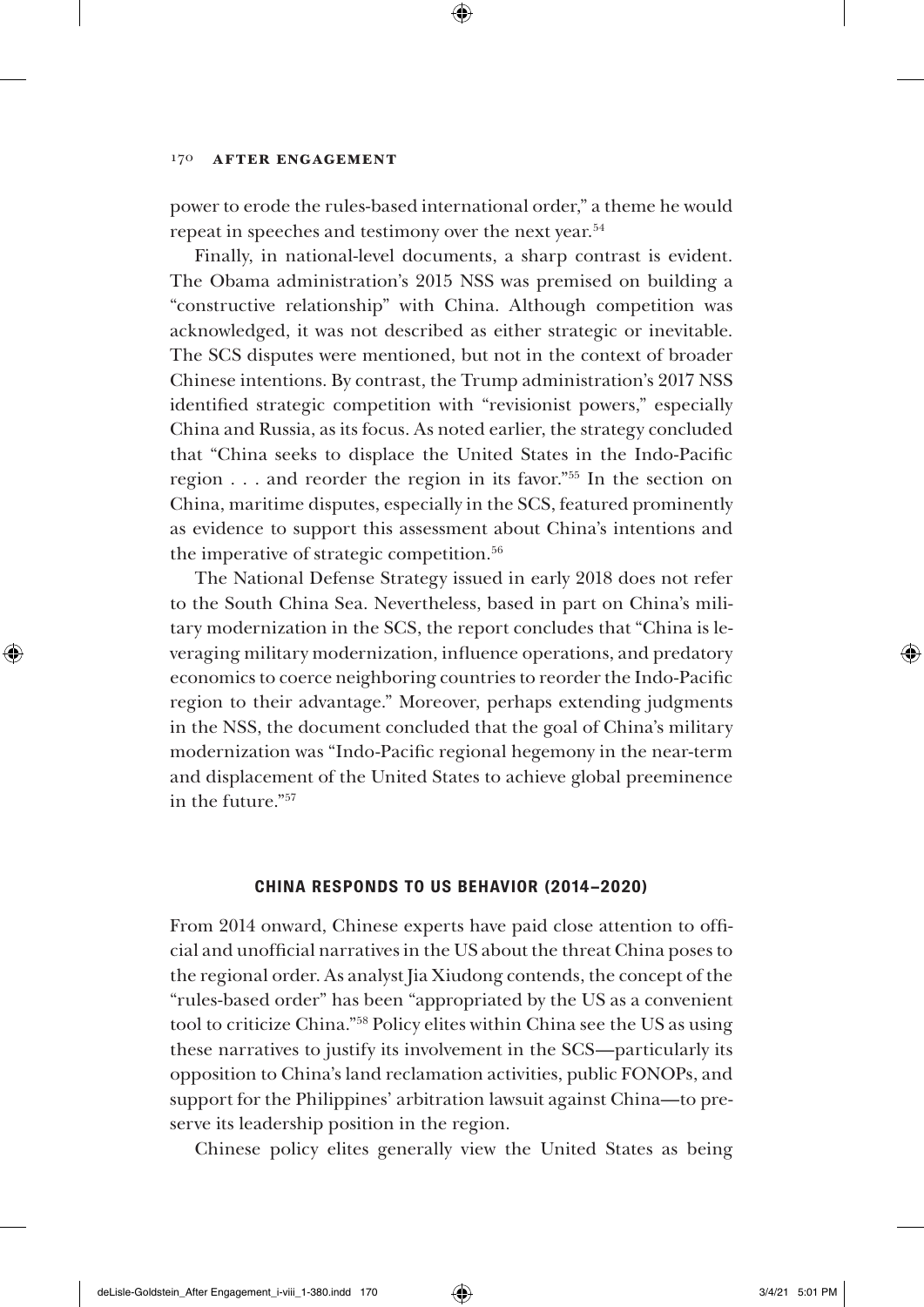overly concerned about the potential for China's construction of military facilities on disputed land features to "crowd out" US military power.59 Although scholar Zhu Feng acknowledges that the United States sees China's land reclamation "as a reflection of China's ambition,"60 the Chinese expert community is largely dismissive of the actual threat posed by China's land reclamation activities. As such, Chinese elites see the US as deliberately exaggerating the danger of China's land reclamation, which they view as a manifestation of the United States' intention to contain China. For example, analysts have described Admiral Philip Davidson's April 2018 comments on China's reclamation activities before the Senate Armed Services Committee—in which he declared China to be "capable of controlling the South China Sea in all scenarios short of war"—as part of a scheme to lay the groundwork for domestic public support for the US efforts to militarize the region.<sup>61</sup> Zhu also notes that the United States, through its "vicious remarks" about China's land reclamation activities, has strategically inflated regional concerns to diplomatically contain and isolate China.62 As analyst Zhang Wenzong has similarly observed, the United States has used the issue to diplomatically isolate China by lodging accusations in public, multilateral formats, including the G-7 and Shangri-La Dialogue.<sup>63</sup>

Chinese observers are also skeptical of the United States's "socalled concern" about freedom of navigation, which they view as an excuse to militarize the SCS through the deployment of warships and aircraft.64 According to Wang Zaibang, vice president of a research institute affiliated with the Ministry of State Security, the United States has responded to China's land reclamation with increased FONOPs to "regain 'face' before the international community."65 FONOPs, as Zhang Wenzong notes, are an attempt "to make China pay a greater diplomatic and strategic price [for land reclamation]."66 Noting with concern that the US has, since 2015, increased the frequency of its FONOPs in the SCS, analyst Li Yan suggests that how the United States deals with China on freedom of navigation issues "will be a litmus test for how it will deal with China's rise."67 Xue Li and Xu Yanzhuo, scholars at the Chinese Academy of Social Sciences (CASS), argue that the United States's FONOPs have "deliberately humiliated China" and point specifically to the unapproved transit of the USS *Lawrence* and the USS *Curtis* within twelve nautical miles of Chinese-occupied outposts.68 More recently, in response to US accusations that China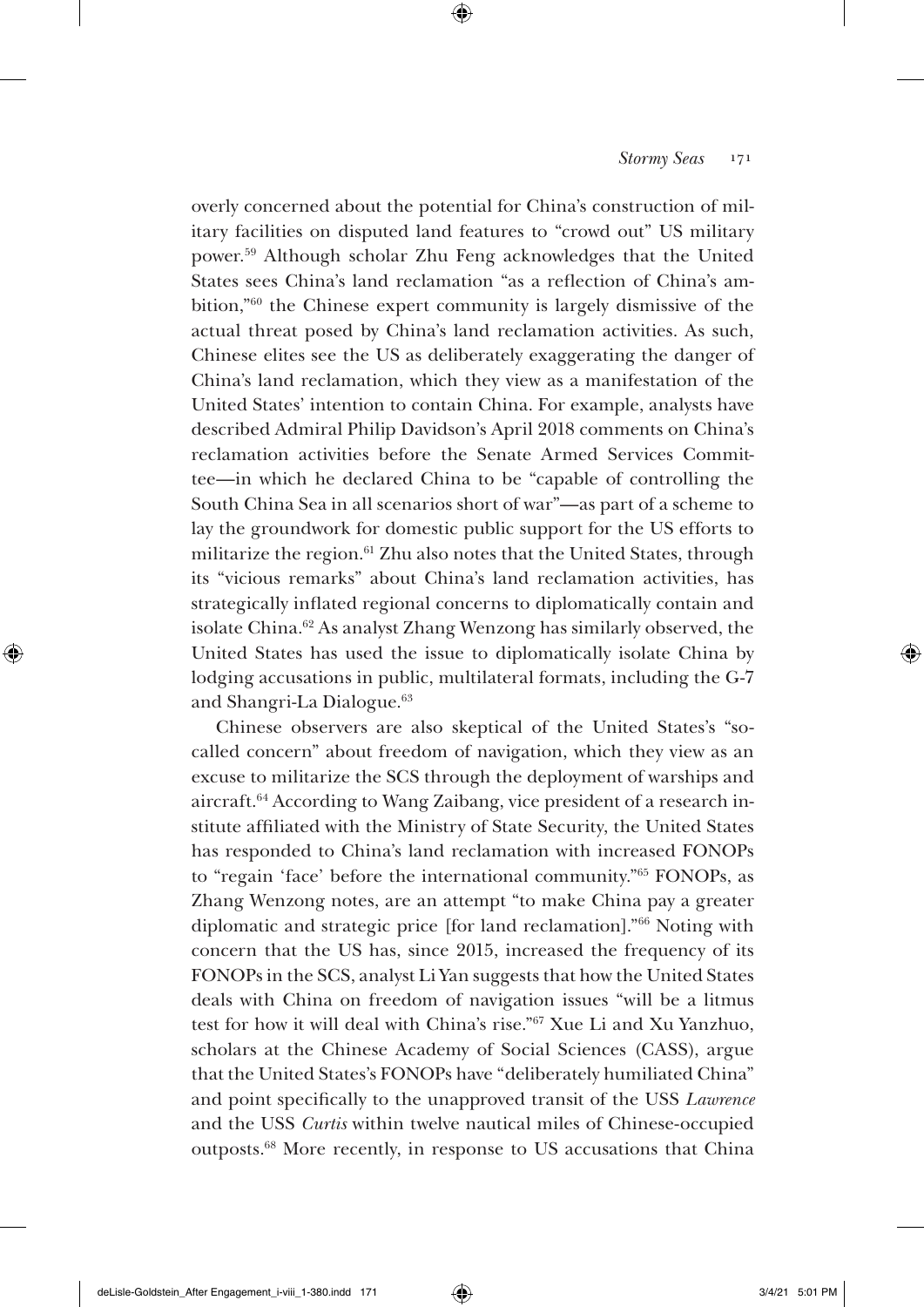#### 172 **After Engagement**

has used the COVID-19 pandemic to expand its SCS presence, Foreign Minister Wang Yi, in his May 2020 press conference, described FONOPs as "ill-intentioned and despicable moves" that "are meant to sow discords between China and the ASEAN countries and undermine the hard-won stability in the region."69

In a November 2015 speech, Xi Jinping linked events in the South China Sea with relations with major powers. Specifically, Xi described "some Western countries" as "plotting to block our country's development," noting that they seek to "join hands to tie down and contain our country." The main example Xi mentioned was the US's "vigorous pursuit" of a strategy of rebalancing and use of "so-called 'freedom of navigation' to pressure China again and again in the South China Sea," including operations in China's territorial sea and airspace.<sup>70</sup> Thus, for Xi, US involvement in the SCS was not limited to preserving certain navigational freedoms or norms of conflict resolution, but also to containing China's broader international rise.

Chinese analysts have also called attention to Washington's efforts to strengthen the US-led regional order by seeking to undermine the legitimacy of China's SCS sovereignty claims. They point to Daniel Russel's February 2014 testimony before Congress,71 which preceded a State Department report later that year, both of which questioned the legitimacy of the nine-dashed line and declared China's claims to historic rights invalid.72 According to Ni Feng, a professor at CASS, Russel's remarks marked a shift in the United States' SCS policy, from "behind-the-scenes involvement to center stage involvement,"with the United States taking an increasingly public position against China's claims. 73

For China, the most serious effort by the US to delegitimize China's SCS claims was its support for the Philippines' decision in January 2013 to initiate a case against China under the UN Convention on the Law of the Sea's dispute settlement provisions.<sup>74</sup> According to analyst Cao Qun, the Philippines filed its claim against China to win international backing, which Manila felt it needed following its forced retreat from the Scarborough Shoal in 2012.75 In July 2016, the arbitral tribunal ruled that China's claim to historic rights within the nine-dashed line lacks any legal basis and China's activities in the Philippines' EEZ, including some of the land reclamation in the Spratlys, violates the Philippines' sovereign rights.76 China declared the ruling "null and void."77 Shi Yongmin, a research fellow at an institute affiliated with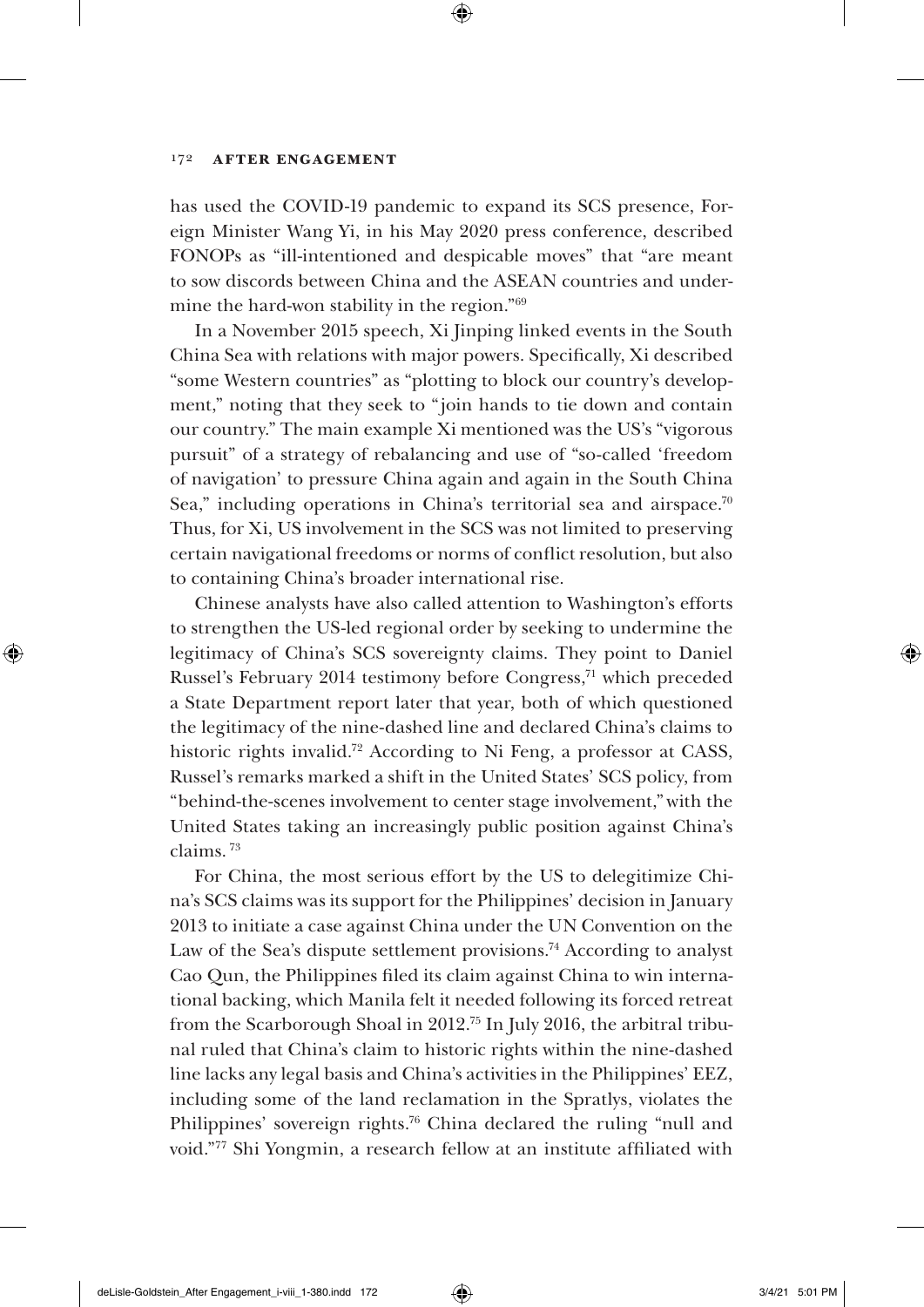the Ministry of Foreign Affairs, highlights US involvement in the arbitration as a key factor responsible for turning the SCS dispute from a contest over rights and interests into one over the regional order.78 Attributing the outcome to US meddling, Shi points to the US decision to deploy two aircraft carrier groups to the SCS ahead of the verdict, which he describes as a "typical action to influence the process of the Arbitral Tribunal."79 Other scholars have similarly likened the ruling to a "political farce under the cloak of law," a view echoed by Chinese state media, and warned that the US would use China's compliance with the ruling "as an indicator of whether China will comply with international law more broadly."80

In July 2020, on the fourth anniversary of the UNCLOS ruling, US Secretary of State Mike Pompeo issued a statement "aligning the US position on the PRC's maritime claims in the SCS with the Tribunal's decision." The statement also declared that "Beijing's claims to offshore resources across most of the South China Sea are completely unlawful, as is its campaign of bullying to control them."81 While the statement did not signal a shift away from the official US policy of neutrality on questions of territorial sovereignty in the SCS, Chinese official responses to the statement reflect a deepening suspicion about the purported effort by the US to use the ruling to delegitimize China's claims and efforts to protect them. Zhao Lijian, a spokesperson for China's Ministry of Foreign Affairs, responded by accusing the US of going "to great lengths to stoke trouble and sow discord between China and other regional claimants."82 The statement, as well as the subsequent decision by the US to sanction Chinese companies for their role in land reclamation activities,<sup>83</sup> have further reinforced the view in China, articulated by Zhao, that the US "wishes nothing but chaos in the South China Sea so that it can gain from the muddied waters<sup>"84</sup>

From China's perspective, the United States characterizes China as a violator of international law and the "rules-based" order because it seeks to justify its increased involvement in the SCS, which ultimately serves its larger goals of containing China and preserving regional hegemony. As shown in figure 5-4, US involvement in the South China Sea has featured prominently in Chinese party-controlled media discourse about US intentions to contain China's rise. For data, we drew on Chinese language databases for the *Renmin Ribao* (*People's Daily*) and *Jiefangjun Bao* (*People's Liberation Army Daily*), the flagship newspa-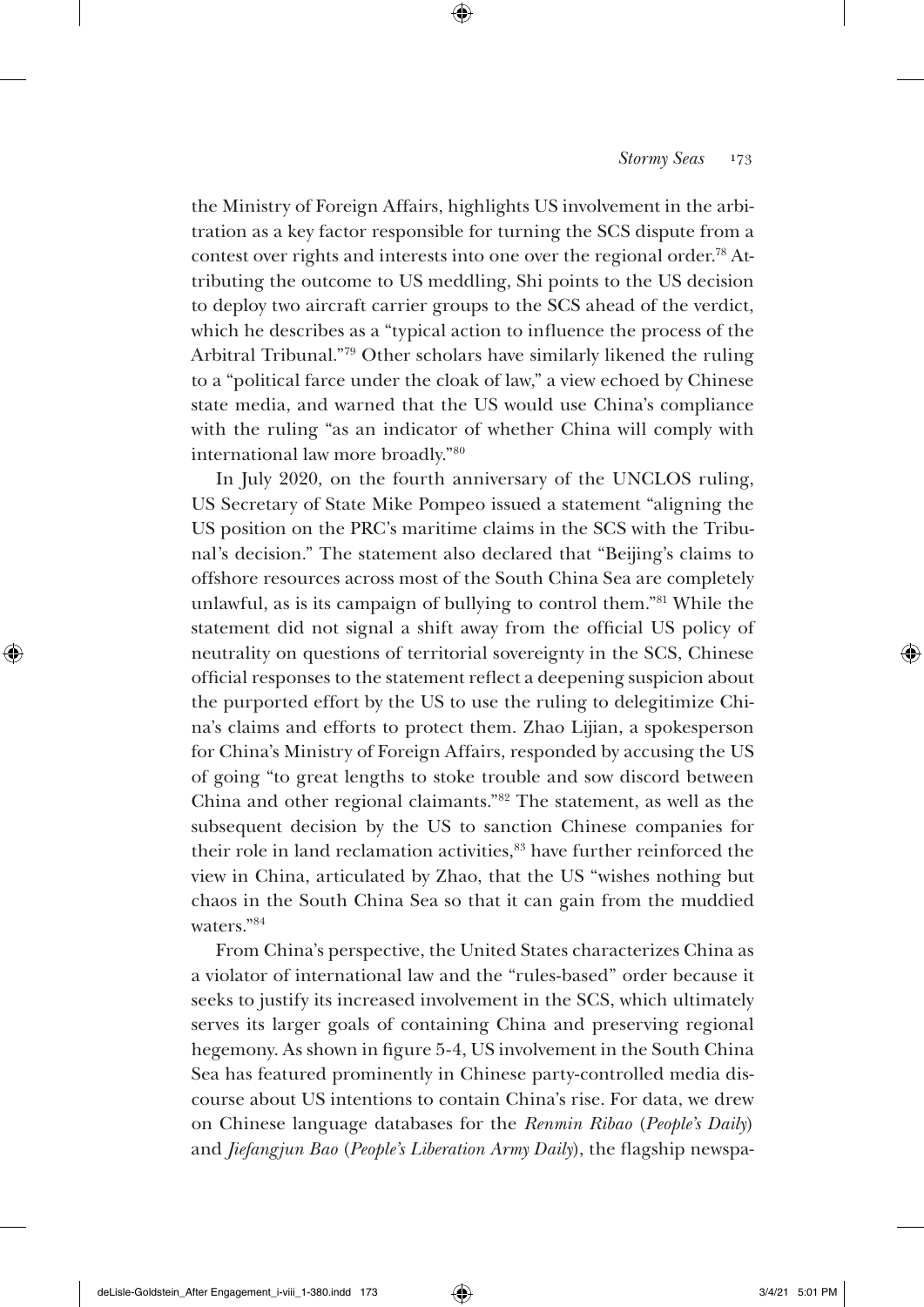



pers of the Chinese Communist Party and military. Almost every year since 2012, at least a third of the articles that mention the US and the phrase "contain China" have also referenced the SCS, with nearly 80 percent of such articles referencing the SCS in 2016. Newspaper coverage during this period highlights the importance of the SCS disputes in helping to establish a narrative of US containment, even though this narrative's exponential growth in 2019 was fueled primarily by other disputes in the bilateral relationship, such as the trade war and US criticism of China's policies toward Hong Kong and Xinjiang.

The State Council Information Office's two most recent White Papers on national defense, released in 2015 and 2019, also reflect how China's perception of the US role in its maritime disputes has hardened over the last several years. The 2015 White Paper identifies maritime neighbors that "take provocative actions and reinforce their military presence on China's reefs and islands" as a key threat to China's sovereignty and rights. It goes on to note that "some external countries are also busy meddling in South China Sea affairs," and that a "tiny few" conduct close-in reconnaissance against China.<sup>85</sup> Yet the document refrains from identifying the United States as a threat.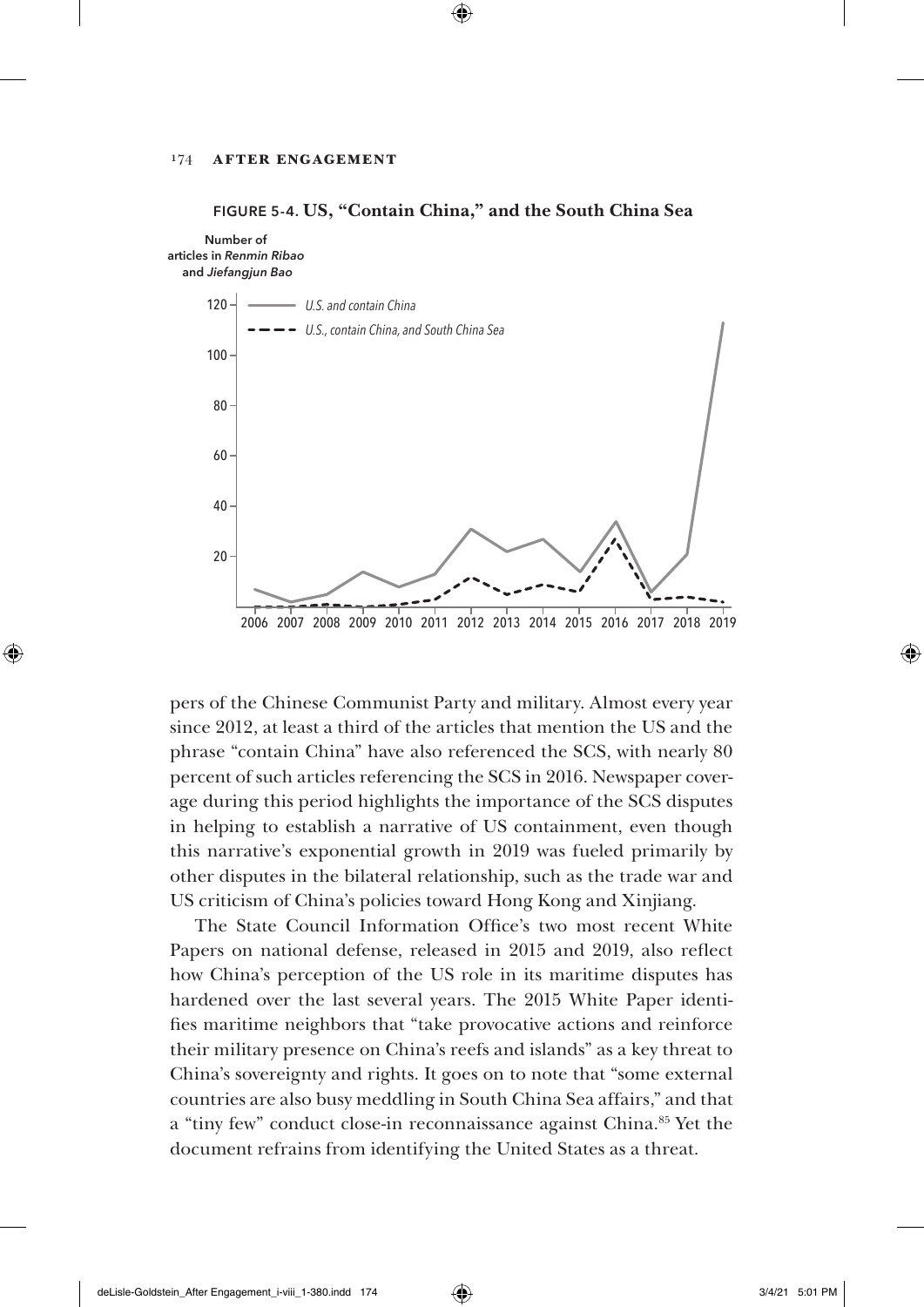In contrast, the 2019 White Paper regards states "from outside the region" as primarily responsible for "undermining China's national security."86 The document implicitly casts the US in particular as the main threat to China's maritime rights in the SCS and censures the US for having "provoked and intensified competition among major countries."87 At the same time, however, the White Paper describes the situation in the SCS as "generally stable" and praises regional states for "properly managing risks and differences."88 Other claimants, especially the Philippines and Vietnam, are mentioned only in the context of defense exchanges and cooperation. Chinese scholars have attributed this easing of tensions with neighboring states to the decline of US strategic credibility under the Trump administration. Sun Xuefeng and Zhang Xikun note that the unpredictability of the Trump administration's foreign policies have provided a "timely opportunity for better relations between China and its neighbors,"89 even as the SCS disputes have remained a key source of tension between China and the United States.

### **CONCLUSION**

Over the last decade, the role of the South China Sea in US-China relations has grown. The ongoing power transition has fueled tensions over the South China Sea disputes, heightening the stakes for each of strategic competition in the region. Bilateral tensions in the SCS have been on the rise for much of the last decade, since regional concerns about Chinese assertiveness prompted greater US involvement, which in turn led China to push back. However, as spiraling competition since the 2012 Scarborough Shoal incident reveals, the United States and China appear to have reached a turning point, with the SCS issue now capable of destabilizing the entire bilateral relationship. As this examination of US and Chinese views shows, the disputes have expanded from a contest over sovereign rights to a contest over the regional and international order. Both the United States and China now view what the other does in the SCS as an indicator of the other's broader intentions. The United States, for example, perceives China's land reclamation and refusal to comply with the 2016 UNCLOS ruling as evidence that China has expansionist ambitions and seeks to overturn the rules-based order. Meanwhile, Beijing sees US FONOPs and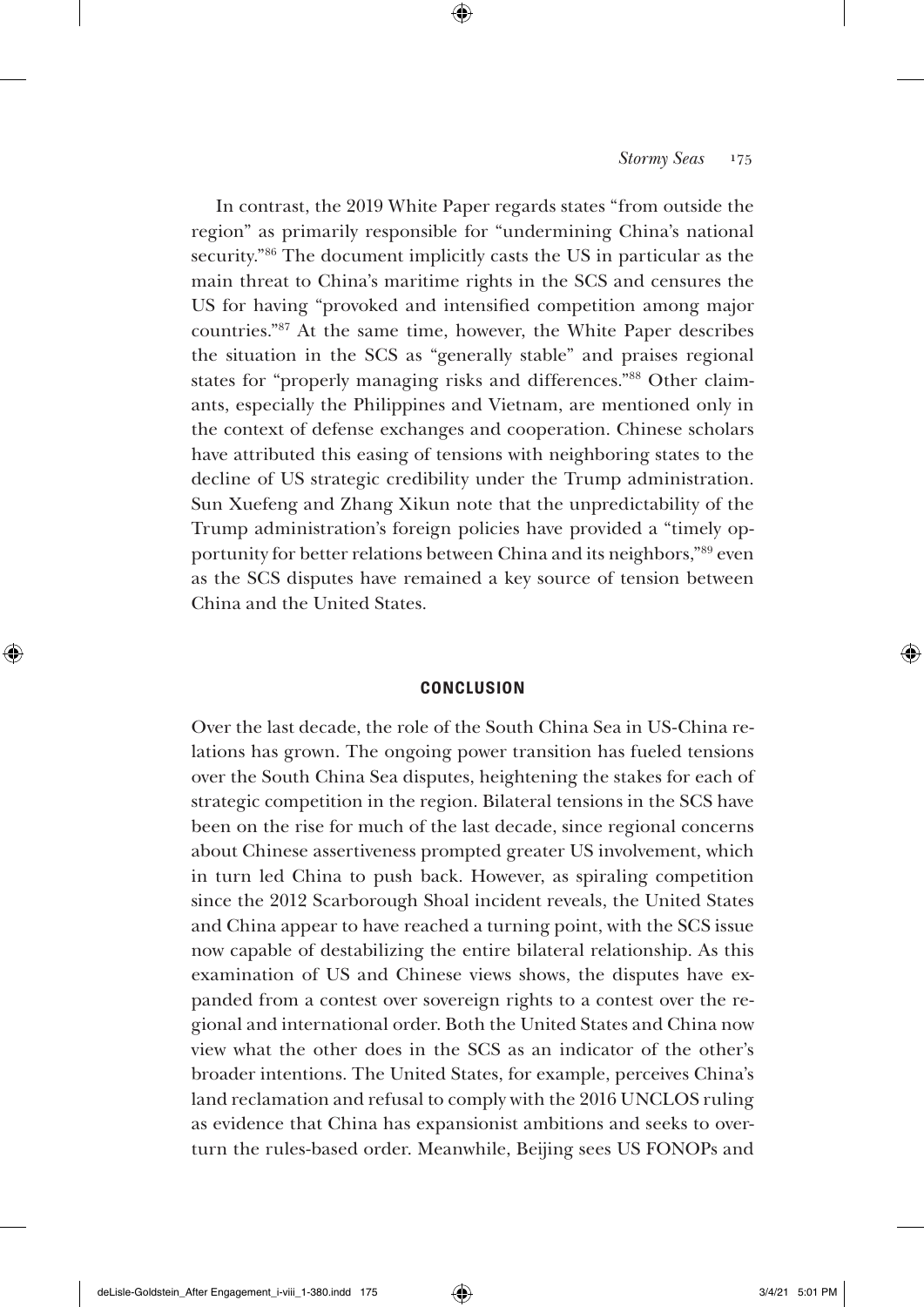increased security cooperation with other claimant states as evidence of a larger US effort to contain a rising China.

The finding that the United States and China have reached a turning point in the SCS has several important implications. First, the tendency of both the United States and China to make broad strategic judgments based on interactions in the SCS carries the risk that each power will draw the wrong conclusions about the other's intentions. If the two powers remain caught in an action-reaction cycle in the SCS, future interactions will only harden perceptions of each other as clear adversaries in this issue. Because both countries use the SCS as a barometer for the larger bilateral relationship, hardened perceptions of each other in the SCS will inevitably fuel adversarial perceptions and dynamics in other issues.

Second, the findings suggest that unresolved territorial and sovereignty disputes can heighten the peril associated with power transitions.90 As this chapter shows, China's efforts to strengthen its sovereignty claims are perceived as threats to US interest in freedom of navigation and a rules-based order. At the same time, US involvement in the South China Sea, motivated by concerns about freedom of navigation and the regional order, is seen by China as a challenge to its sovereignty claims, prompting China to take further measures to bolster its position. These already dangerous security dilemma-like dynamics are further accelerated by the ongoing power transition. Whereas the United States sees China's behavior in the SCS as emblematic of a revisionist rising power, China attributes US behavior to the desire of a declining power to preserve its hegemony. As US-China competition in the SCS reveals, this combination of a dispute over sovereignty and contention over the regional and international order is particularly toxic, as it reinforces threat perceptions and increases the potential for action-reaction dynamics to escalate.

#### *Notes*

1. On the potential peril of the US-China power transition, see John J. Mearsheimer, "The Gathering Storm: China's Challenge to US Power in Asia," *Chinese Journal of International Politics* 3, no. 4 (2010); Graham Allison, "The Thucydides Trap: Are the US and China Headed for War?" *The Atlantic*, September 24, 2015, www.theatlantic.com/international/archive/2015/09/united -states-china-war-thucydides-trap/406756/. For alternative perspectives, see Randall Schweller, "Opposite but Compatible Nationalisms: A Neoclassical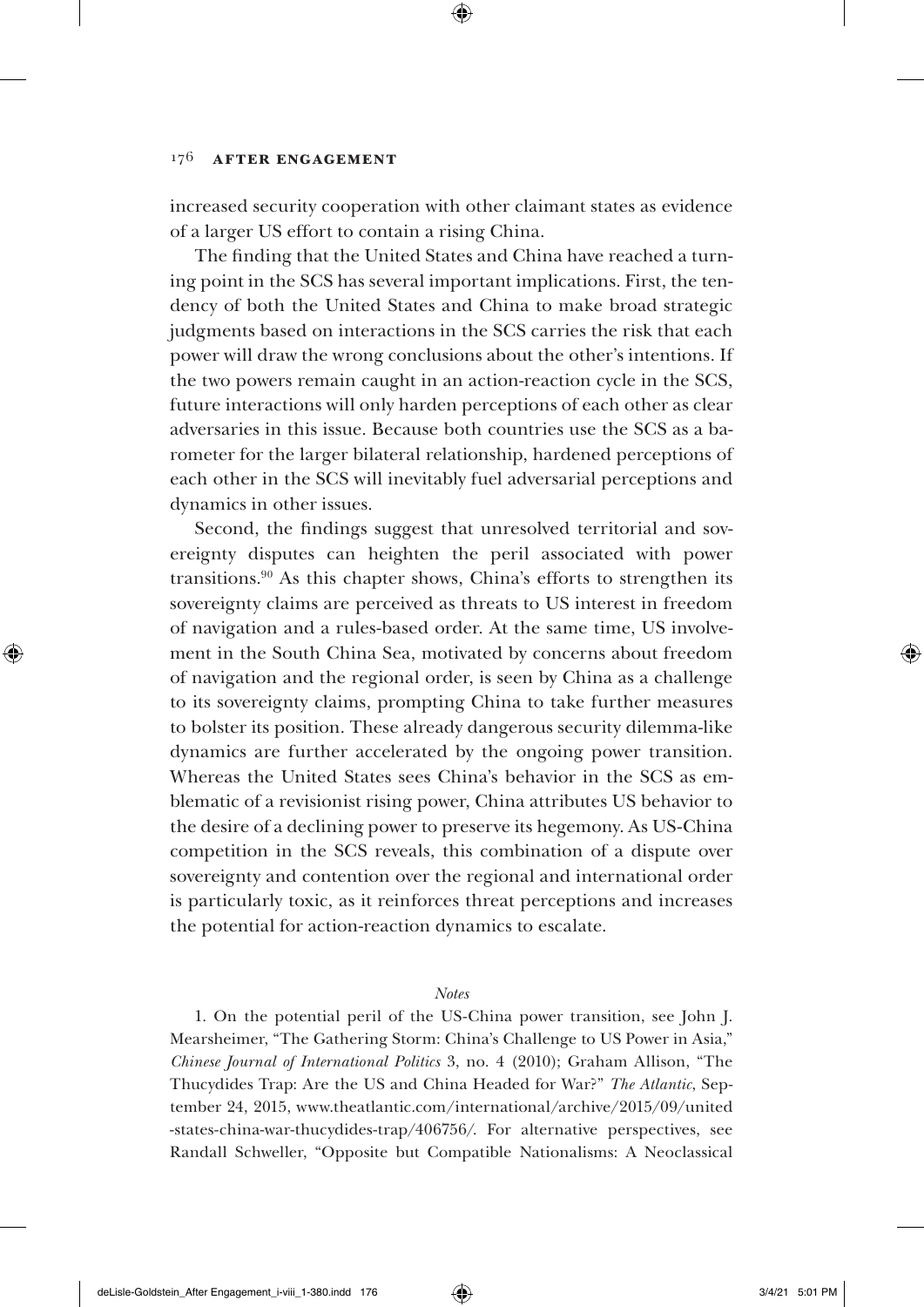Realist Approach to the Future of US-China Relations," *China Journal of International Politics* 11, no. 41 (2018), pp. 23–48; Joshua Shifrinson, "The Rise of China, Balance of Power Theory and US National Security: Reasons for Optimism?" *Journal of Strategic Studies* (2018).

2. Shiping Tan, "The Security Dilemma: A Conceptual Analysis," *Security Studies* 18, no. 3 (2009), pp. 598–603.

3. This section draws on M. Taylor Fravel, "Threading the Needle: The South China Sea Disputes and US-China Relations," in *Strategic Adjustment and the Rise of China: Power and Politics in East Asia*, edited by Robert Ross and Oystein Tsunjo ( Cornell University Press, 2017), pp. 233–260*.*

4. People's Republic of China, "*Note Verbale*," UN Commission on the Limits of the Continental Shelf, May 7, 2009, www.un.org/Depts/los/clcs\_new/ submissions\_files/mysvnm33\_09/chn\_2009re\_mys\_vnm\_e.pdf.

5. Hillary Rodham Clinton, "Remarks at Press Availability," US Department of State, July 23, 2010, https://2009-2017.state.gov/secretary/20092013clinton/ rm/2010/07/145095.htm.

6. M. Taylor Fravel, "U.S. Policy toward the Disputes in the South China Sea since 1995," Policy Brief, S. Rajaratnam School of International Studies (Nanyang Technological University, March 2014), p. 3–4. On the importance of the South China Sea for China, see M. Taylor Fravel, "Why Does China Care So Much about the South China Sea?" *Washington Post*, July 13, 2016.

7. For example, China reiterated Deng Xiaoping's proposal to "[set] aside disputes and pursuing joint development," reached an agreement with Vietnam on basic principles of resolving maritime disputes, and created the China-ASEAN Maritime Cooperation Fund. Chinese patrol ships from the State Oceanographic Administration also temporarily refrained from interfering with Vietnamese or Philippine hydrocarbon exploration activities. See M. Taylor Fravel, "All Quiet in the South China Sea: Why China is Playing Nice (For Now)," *Foreign Affairs*, March 22, 2012, www.foreignaffairs.com/articles/ china/2012-03-22/all-quiet-south-china-sea.

8. Hillary Rodham Clinton, "Presentation of the Order of Lakandula, Signing of the Partnership for Growth and Joint Press Availability with Philippines Foreign Secretary Albert Del Rosario," US Department of State, November 16, 2011, https: / /2009-2017.state.gov/secretary/20092013 clinton/ rm/2011/11/177234.htm.

9. Jim Sciutto, "Behind the Scenes: A Secret Navy Flight over China's Military Buildup," CNN, May 26, 2015, www.cnn.com/2015/05/26/politics/ south-china-sea-navy-surveillance-plane-jim-sciutto/index.html.

10. "Chinese Vessels Shadow, Harass Unarmed US Survey Ship," Department of Defense News, March 9, 2009, https://archive.defense.gov/news/newsarticle .aspx?id=53401.

11. Zheng Lei, "*Lun Zhongguo dui zhuanshujingjiqu nei ta guo junshi huodongde falu lichang—yi "Wuxiahao" shijian wei shijiao*" [China's Position on the Other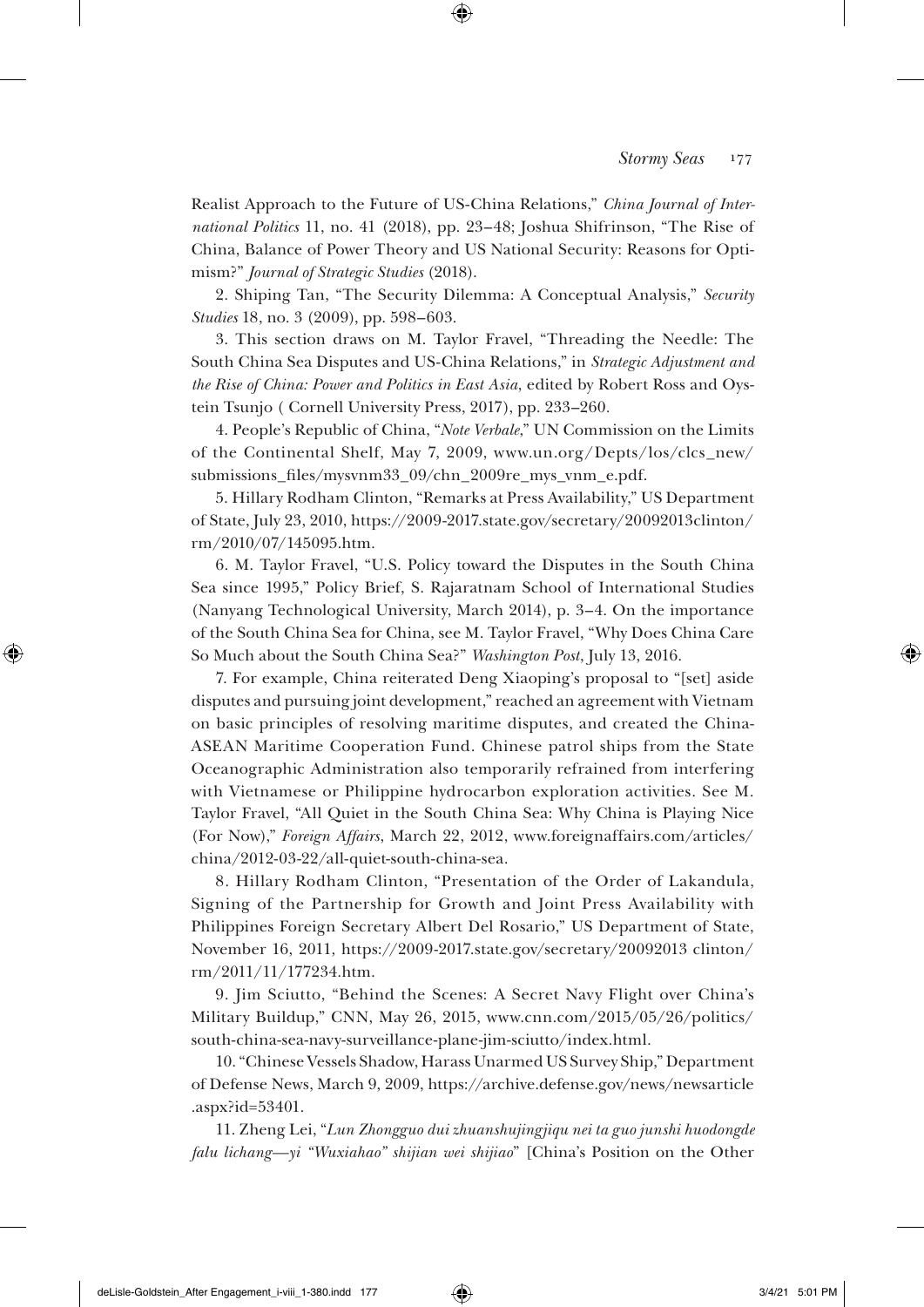### 178 **After Engagement**

States' Military Activities in Exclusive Economic Zones: Taking the Impeccable Incident as an Example], *Faxuejia*, no. 1, 2011.

12. Testimony of Deputy Assistant Secretary Scot Marciel, Bureau of East Asian & Pacific Affairs, US Department of State, on Maritime Issues and Sovereignty Disputes in East Asia, July 19, 2009, www.foreign.senate.gov/imo/ media/doc/MarcielTestimony090715p1.pdf.

13. Wei Zongyu, cited in Luo Weiqing and Li Mo, " '*21 shiji de Mieguo yu shijie' xueshu yantanhui ji Zhonghua Meiguo Xuehui nianhui zongshu*" [The US and the World in the 21st Century: An Overview of the Annual Meeting of the American Society of China], *Meiguo Yanjiu*, no. 6 (2015), p. 147.

14. China has long opposed multilateral negotiations and has, instead, favored bilateral negotiations. Liu Jianhua, "*ZhongMei 'Ya lengzhan': tezheng, chengyin ji Zhongguo de yingdui*" [The "Asian Cold War" between China and the US: Characteristics, Causes, and China's Response], *Xiandai Guoji Guanxi*, no. 11 (2012); Wang Hui, "*Meiguo dui 'Zhongguo jueqi' de renzhi yu zhanlue huiying*" [The US's Understanding and Strategic Response of the US to the Rise of China], *Xiandai Guoji Guanxi*, no. 7 (2013).

15. "Foreign Minister Yang Jiechi Refutes Fallacies on the South China Sea Issue," Embassy of the People's Republic of China in the United States of America, July 26, 2010, www.china-embassy.org/eng/zgyw/t719460.htm.

16. Zhou Qi, "*Lengzhanhou Meiguo Nanhai zhengce de yanbian jiqi genyuan*" [The Evolution and Roots of the US's Post–Cold War South China Sea Policy], *Shijie Jingji yu Zhengzhi*, no. 5 (2014), pp. 35–37.

17. Ju Hailong, "*Meiguo Aobama zhengfu Nanhai zhengce yanjiu*" [Research on the Obama Administration's South China Sea Policy], *Dangdai Yatai,* no. 3 (2011), p. 107.

18. Liu Jianhua and Yu Shuihuan, " *'Duobian shiya': Meiguo dui Hua waijiao zhengcelue xin dongxiang*" ['Multilateral Pressure': The New Trend in the US's Diplomatic Strategy toward China]; Liu Jianhua, "*ZhongMei 'Ya lengzhan.*' "

19. Ju Hailong, "*Feilubin Nanhai zhengce zhong de Meiguo yinsu*" [The US Factor in the Philippines' South China Sea Policy], *Guoji Wenti Yanjiu*, no. 3 (2013), p. 64.

20. Li Fanjie, "*ZhongMei hai shang maodun yu hezuo qianjing*" [China-US Maritime Conflict and Cooperation], *Guoji Wenti Yanjiu*, no. 6 (2013), p. 85.

21. Xin Qiang, "*MeiYue anquan hezuo de fazhan jiqi yingxiang yinsu*" [US-Vietnam Security Cooperation: Development and Influencing Factors], *Guoji Wenti Yanjiu*, no. 6 (2014), p. 64.

22. Ju Hailong, "*Feilubin Nanhai zhengce zhong de Meiguo yinsu*," p. 64. 23. Ibid.

24. Liu Jianhua and Yu Shuihuan, " *'Duobian shiya*,*'* " p. 6.

25. Liu Jianhua, "*ZhongMei 'Ya lengzhanm*,*'* " p. 39.

26. Li Jinming, "*Nanhai wenti xianzhuang jiqi yingdui*" [The Current Situa-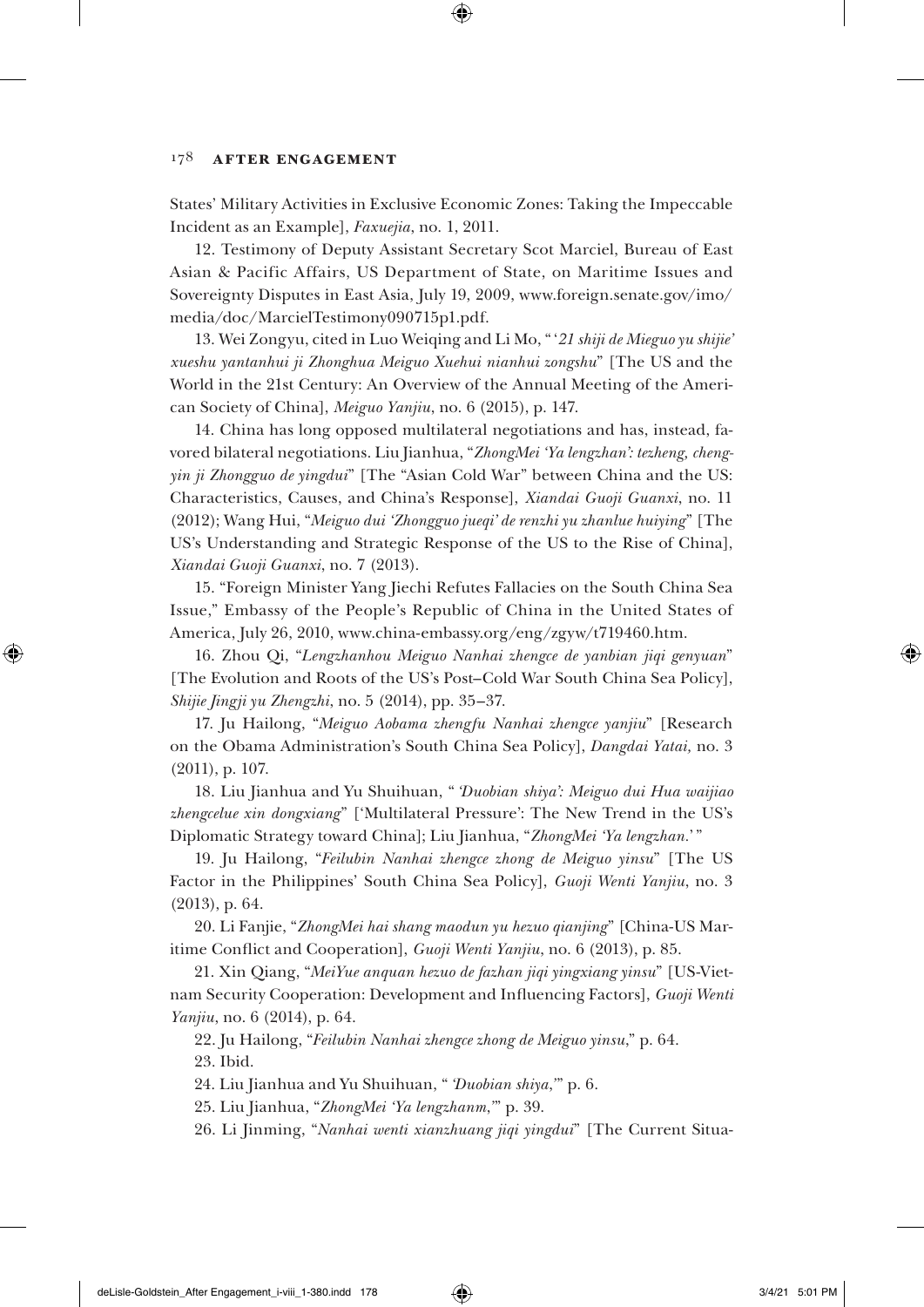tion and Countermeasures in the South China Sea], *Xiandai Guoji Guanxi*, no. 8 (2012), p. 41.

27. Liu Qing, "*Meiguo zai Yatai zhanlue bushu de xin bianhua*" [New Changes in the US's Strategic Deployment to Asia], *Xiandai Guoji Guanxi*, no. 5 (2011), p. 6.

28. *Xi Jinping guanyu guofang he jundui jianshe zhongyao lunshu xuanbian* [An Anthology of Important Expositions on National Defense and Military Building], Beijing: *Zhongyang Junwei Zhengzhi Gongzuobu pianyin*, General Political Department of the People's Liberation Army, 2014, p. 27.

29. Cao Xiaoyang, "*Meiguo 'YinTai' haishang anquan zhanlue bushu jiqi yingxiang*" [US Maritime Security Strategic Deployment to the 'Indo-Pacific' and its Implications], *Xiandai Guoji Guanxi*, no. 8 (2014), p. 28; Cui Liru, "*Guanli zhanlue jinzheng: ZhongMei xin guanxi geju de tiaozhan*" [Managing Strategic Competition: Challenges in the New Landscape of China-US Relations], *Meiguo Yanjiu*, no. 2 (2016), p. 10; Zhang Yuan, *"Shixi Meiguo haijun zhanlue de tiaozheng jiqi yingxiang*" [An Analysis of the Adjustment and Influence of the US's Naval Strategy], *Xiandai Guoji Guanxi*, no. 3 (2012), p. 7.

30. Shi Yinhong, "*Deng Xiaoping zhihou de Zhongguo: tansuo guocheng zhong de guojia duiwai zhanlue*" [China after Deng Xiaoping: Exploring National Foreign Strategy], *Meiguo Yanjiu*, no. 3, 2018, p. 22.

31. *Sustaining U.S. Global Leadership: Priorities for 21st Century Defense* (Department of Defense, January 2012), pp. 4–5, https://archive.defense.gov/ news/Defense\_Strategic\_Guidance.pdf.

32. Zhang Yeliang, "*Meiguo 2012 nian daxuan yu ZhongMei guanxi*" [The 2012 Election and China-US Relations], *Meiguo Yanjiu*, no. 4 (2012), p. 64.

33. Zhu Feng, "*Aobama Zhengfu 'Zhuanshen Yazhou' Zhanlue yu ZhongMei Guanxi*" [The Obama Administration's 'Asia Rebalance' Strategy and China-US Relations], *Xiandai Guoji Guanxi*, no. 4 (2012), p. 3–4.

34. Ibid.; Zhu Feng, "*Daojiao jianshe hui gaibian nanhai jushi xianzhuang ma?*" [Will Island and Reef Construction Change the Current Situation in the South China Sea?], *Guoji Wenti Yanjiu*, no. 8 (2015), p. 81.

35. *Xi Jinping guanyu guofang he jundui jianshe zhongyao lunshu xuanbian (san)*  [An Anthology of Important Expositions on National Defense and Military Building], Beijing: *Zhongyang Junwei Zhengzhi Gongzuobu pianyin*, General Political Department of the People's Liberation Army, 2016, p. 145.

36. Ibid.

37. National Security Strategy of the United States of America, White House, December 2017.

38. Jim Garamone, "Dunford: Russia, China Pose Similar Challenges to US, Rules-Based Order," US Department of Defense, October 2, 2018, https://dod .defense.gov/News/Article/Article/1651328/dunford-russia-china-pose-simi lar-challenges-to-us-rules-based-order/.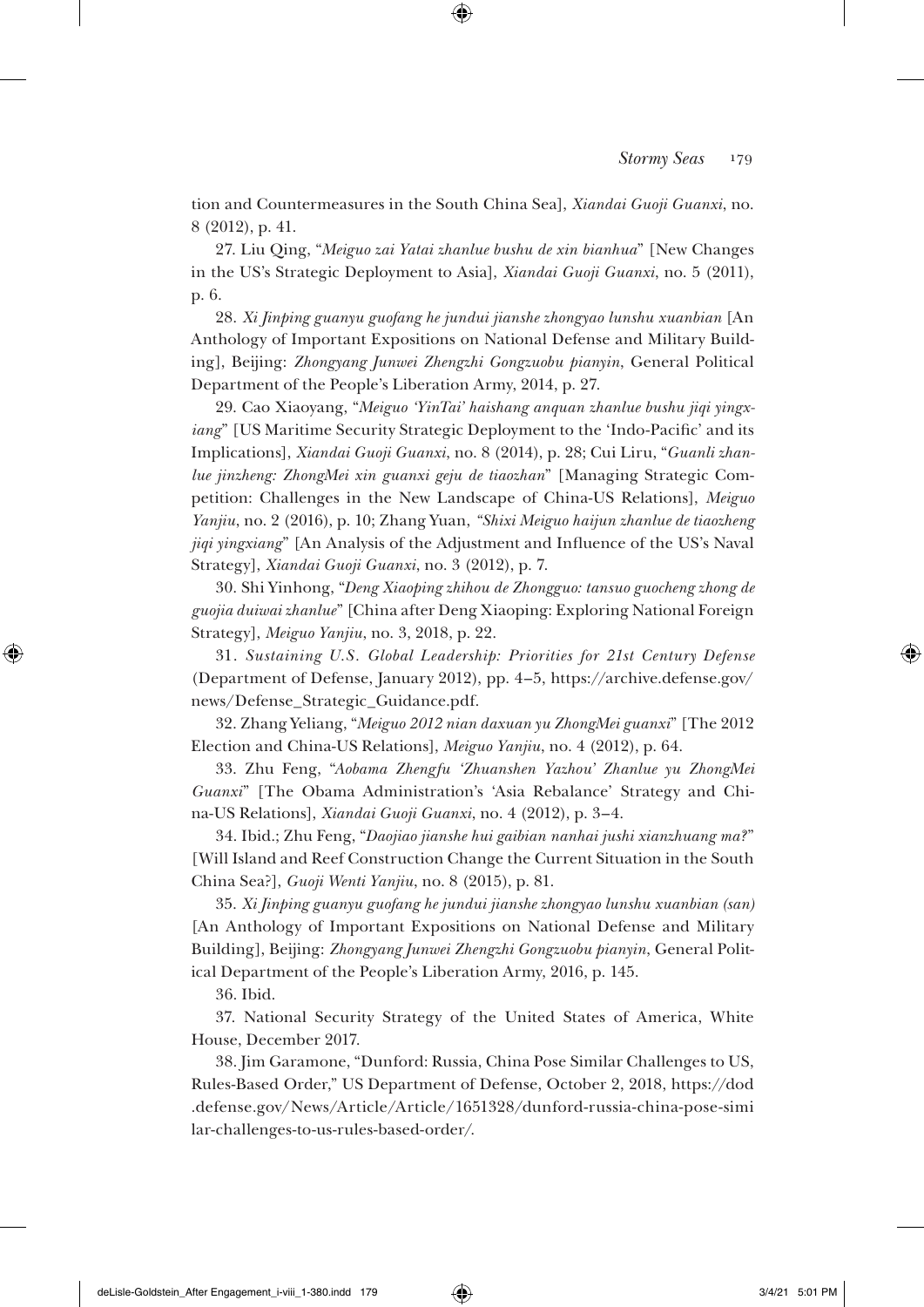### 180 **After Engagement**

39. Hillary Clinton, "America's Pacific Century," *Foreign Policy*, October 11, 2011, https://foreignpolicy.com/2011/10/11/americas-pacific-century/.

40. Ely Ratner, "Course Correction: How to Stop China's Maritime Advance," *Foreign Affairs* 96, no. 4 (July/August 2017), p. 64.

41. Hal Brands and Zack Cooper, "Getting Serious about Strategy in the South China Sea," *Naval War College Review*, no. 1 (2018), p. 16.

42. Bonnie Glaser and Gregory Poling, "Vanishing Borders in the South China Sea: The US Must Do More to Stop China's Encroachments," *Foreign Affairs*, June 5, 2018, www.foreignaffairs.com/articles/china/2018-06-05/van ishing-borders-south-china-sea.

43. Daniel R. Russel, "Maritime Disputes in East Asia," Testimony Before the House Committee on Foreign Affairs Subcommittee on Asia and the Pacific," U.S. Department of State, February 5, 2014, https://2009-2017.state. gov/p/eap/rls/rm/2014/02/221293.htm.

44. "DNI Clapper Opening Statement on the Worldwide Threat Assessment Before the Senate Armed Services Committee," February 26, 2015, www.dni .gov/files/documents/2015%20WWTA%20As%20Delivered%20DNI%20 Oral%20Statement.pdf.

45. Ibid.

46. "Statement for the Record: 2019 Worldwide Threat Assessment of the U.S. Intelligence Community," January 29, 2019, www.dni.gov/files/ODNI/doc uments/2019-ATA-SFR---SSCI.pdf.

47. "DNI Coats Opening Statement on the 2019 Worldwide Threat Assessment of the U.S. Intelligence Community," January 29, 2019, www.dni .gov/files/documents/Newsroom/Testimonies/2019-01-29-ATA-Opening -Statement\_Final.pdf.

48. "Remarks by Secretary Hagel at Plenary Session at International Institute for Strategic Studies Shangri-La Dialogue," US Department of Defense, May 31, 2014, http://archive.defense.gov/transcripts/transcript.aspx? transcriptid=5442.

49. "A Regional Security Architecture Where Everyone Rises," US Department of Defense, May 30, 2015, https://dod.defense.gov/News/Speeches /Speech-View/Article/606676/iiss-shangri-la-dialogue-a-regional-security -architecture-where-everyone-rises/.

50. "Remarks by Secretary Mattis at Shangri-La Dialogue," US Department of Defense, June 3, 2017, https: / /dod.defense.gov/News/Transcripts/ Transcript-View/Article/1201780/remarks-by-secretary-mattis-at-shangri-la -dialogue/.

51. "Admiral Harris Remarks," Australian Strategic Policy Institute, US Pacific Fleet, March 31, 2015, www.cpf.navy.mil/leaders/harry-harris/speeches /2015/03/ASPI-Australia.pdf.

52. "Admiral Harris Addresses the 2015 Halifax International Security Forum," US Pacific Command, November 21, 2015, www.pacom.mil/Media/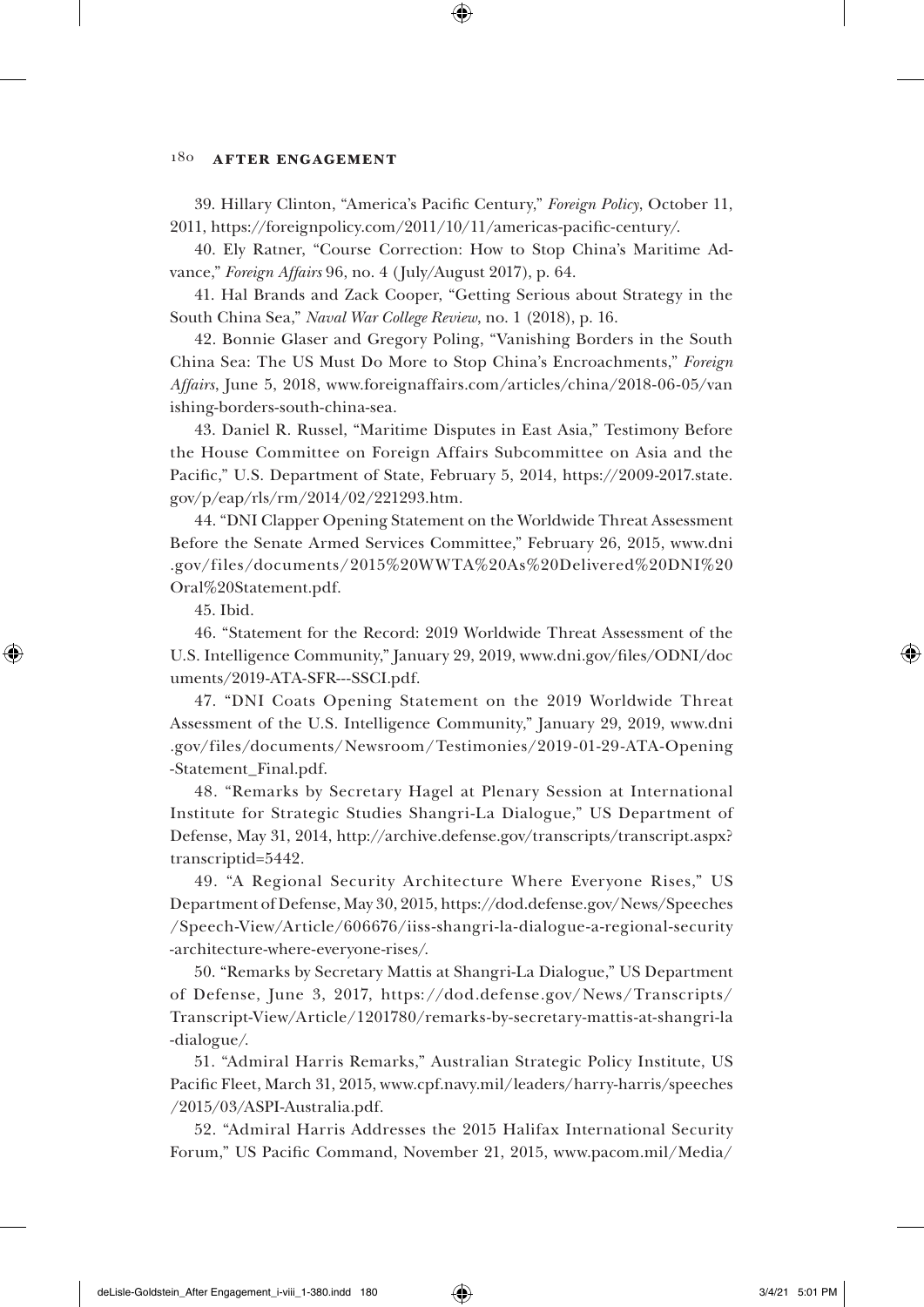Speeches-Testimony/Article/630828/admiral-harris-addresses-the-2015-hali fax-international-security-forum/.

53. "Remarks at Chicago Council on Global Affairs," US Pacific Command, April 13, 2017, www.pacom.mil/Media/Speeches-Testimony/Article/1151507/ chicago-council-on-global-affairs/.

54. Admiral Harry Harris, IISS Fullerton Lecture, US Pacific Command, October 17, 2017, www.pacom.mil/Media/Speeches-Testimony/Article/13459 16/iiss-fullerton-lecture/.

55. National Security Strategy of the United States, p. 25.

56. Ibid., p. 46.

57. Summary of the 2018 National Defense Strategy of the United States of America, Department of Defense, January 2018, p. 2.

58. Jia Xiudong, "Opinion: China Supports a Rules-Based Order that's Fair and Just," *CGTN*, June 5, 2018, https://news.cgtn.com/news/3d3d674e7a67444 f77457a6333566d54/share\_p.html.

59. For example, see Liu Shengxiang and Xin Tian, "*Junshi zhiheng yu Telangpu zhengfu 'YinTai' zhanlue lunxi*" [The Balance of Power and the Trump Administration's 'Indo-Pacific' Strategy], *Dangdai Yatai*, no. 3 (2018), p. 62; Zhao Minghao, "*Meiguo zai Nanhai wenti shang dui Hua zhijie de zhengce dongxiang*" [Policy Trend of US Efforts to Balance against China in the South China Sea Issue], *Xiandai Guoji Guanxi*, no. 1 (2016), pp. 29–30.

60. Zhu Feng, "*Daojiao jianshe hui gaibian nanhai jushi xianzhuang ma?*" p. 84.

61. Ge Hongliang and He Guixiang, "*Meiguo Nanhai zhengce de junshihua jiqi yingxiang* [Militarization and Impact of the US's South China Sea Policy]," *Nanya Dongnanya Yanjiu*, no. 2 (2020), pp. 5.

62. Zhu Feng, "*Daojiao jianshe hui gaibian nanhai jushi xianzhuang ma?*" p. 84.

63. Zhang Wenzong, "*Meiguo dui Hua weishe yu xiepo ji Zhongguo yingdui*" [US Deterrence and Coercion against China and China's Response], *Xiandai Guoji Guanxi*, no. 12 (2016), pp. 26–27.

64. For example, see Cui, "*Guanli zhanlue jinzheng*" [Managing Strategic Competition], p. 10; Li Yan, "*ZhongMei guanxi zhong de 'hangxing ziyou' wenti*" ["Freedom of Navigation" Issue in China-US Relations], *Xiandai Guoji Guanxi*, no. 11 (2015), p. 22; Zhang Xuekun, "*Guoji tixi shiheng beijing xia Meiguo de 'da zhanlue' lunzheng*" [The US's "Great Strategic Debate" against the Backdrop of an Imbalanced International System], *Meiguo Yanjiu*, no. 4 (2016), p. 53.

65. Wang Zaibang, "*ZhongMei guanxi hua shidai zhuanxing de guancha yu sikao*" [Observations and Reflections on the Epochal Transformation of China-US Relations], *Xiandai Guoji Guanxi*, no. 11 (2015), p. 17.

66. Zhang Wenzong, "*Meiguo dui Hua weishe yu xiepo ji Zhongguo yingdui*," p. 29.

67. Li Yan, "*ZhongMei guanxi zhong de 'hangxing ziyou' wenti*," p. 23.

68. Xue Li and Xu Yanzhuo, "How the US Misjudged the South China Sea, Part I," *The Diplomat*, August 4, 2016, https://thediplomat.com/2016/08/how -the-us-misjudged-the-south-china-sea-part-i/.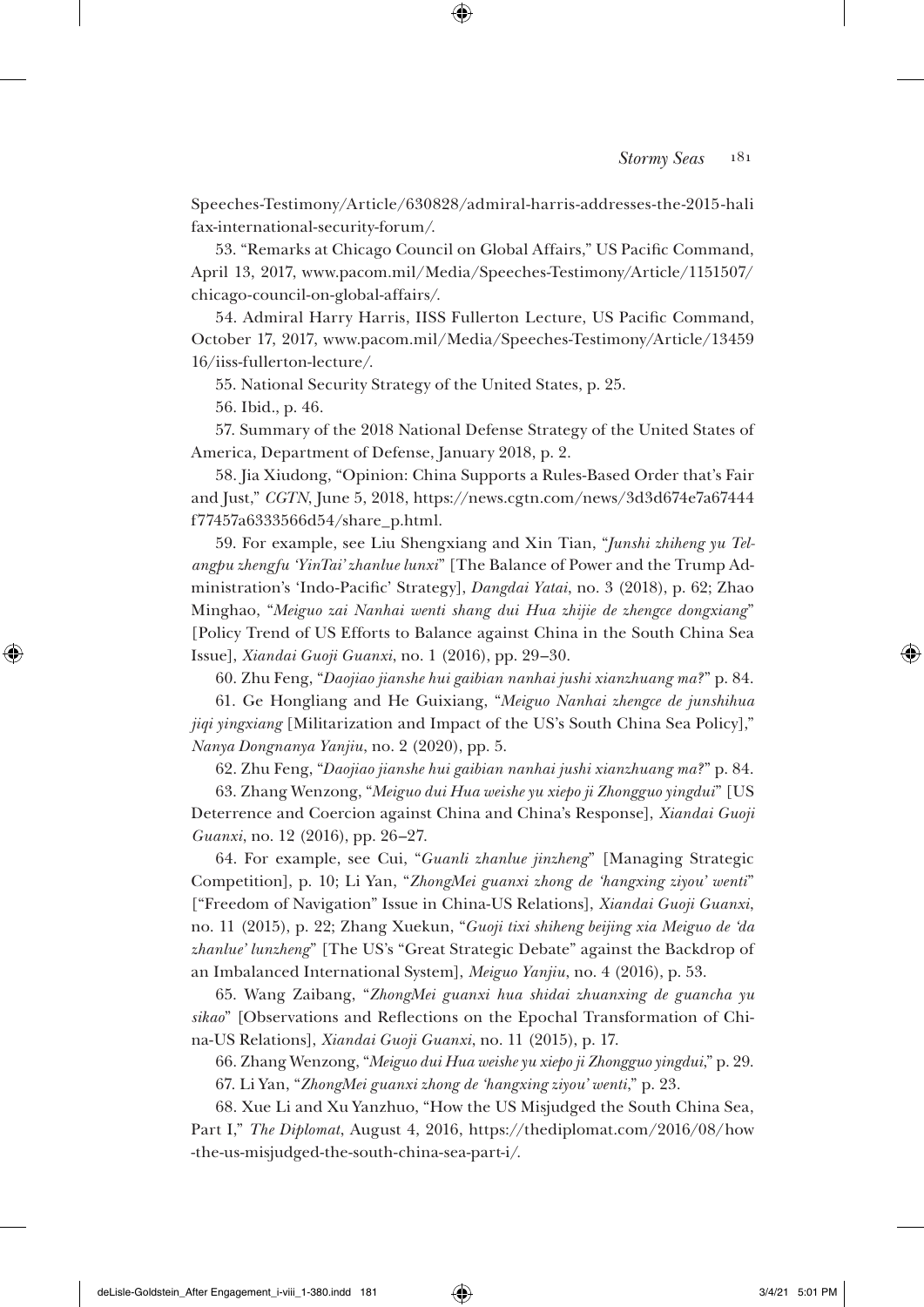### 182 **After Engagement**

69. "Accusing China of using COVID-19 to Expand Presence in South China Sea 'Nonsense': FM," *Xinhua*, May 25, 2020, www.xinhuanet.com/english /2020-05/24/c\_139084316.htm.

70. *Xi Jinping guanyu guofang he jundui jianshe zhongyao lunshu xuanbian (san)*, p. 52.

71. Xin Qiang, "*MeiYue anquan hezuo de fazhan jiqi yingxiang yinsu*," p. 58.

72. Gao Shengyi, "*Lun ZhongFei Nanhai zhongcai'an zhi 'wuxiaoxing'* " [On the Invalidity of the China-Philippines South China Sea Arbitration Case], *Guoji Wenti Yanjiu*, no. 5 (2015), p. 69; "Limits in the Seas, No. 143, China: Maritime Claims in the South China Sea," United States Department of State, Bureau of Oceans and International Environmental and Scientific Affairs, December 5, 2014.

73. Ni Feng, " *'Aobama zhuyi' de bianzou—Aobama zhizheng houqi de duiwai zhengce*" [The Transformation of "Obamaism"—The Obama Administration's Foreign Policy in the Later Years], *Xiandai Guoji Guanxi,* no. 2 (2017), p. 4; Tao Wenzhao, "*Meiguo dui Hua zhengce da bianlun*," p. 21.

74. Jiao Shixin, " *'Yatai zaipingheng' yu Meiguo dui Nanhai zhengce de tiaozheng*" ["Asia-Pacific Rebalancing" and the Adjustment of US Policy on the South China Sea], *Meiguo Yanjiu*, no. 6 (2016), pp. 67–68; Li Jinming, "*ZhongFei Nanhai zhengduan de jige wenti jiqi bianhua qushi*" [Several Issues and Trends Concerning the China-Philippines Dispute in the South China Sea], *Xiandai Guoji Guanxi*, no. 6 (2014).

75. Cao Qun, "*Nanhai zhengduan yu guoji zhongcai: Feilubin zhi wang su*" [The South China Sea Disputes and International Arbitration: The Philippines' False Claims], *Guoji Wenti Yanjiu,* no. 4 (2013), p. 112.

76. Euan Graham, "The Hague Tribunal's South China Sea Ruling: Empty Provocation or Slow-Burning Influence?" *Council on Foreign Relations*, August 18, 2016, www.cfr.org/councilofcouncils/global\_memos/p38227.

77. "Full Text of Statement on China's Foreign Ministry Award of South China Sea Arbitration," *China Daily,* July 12, 2016, www.chinadaily.com.cn/ world/2016scsi/2016-07/12/content\_26062029.htm.

78. Shi Yongmin, "South China Sea Issue: A Dispute Over the Order in East Asia," *China International Studies*, no. 60 (2016), p. 53.

79. Ibid., p. 64.

80. Zuo Xiyin, "*Nanhai zhixu de xin changtai jiqi weilai zouxiang*," p. 37; Wang Hanling, "South China Sea Arbitration a Cover for US Meddling," *China-US Focus*, June 22, 2016. Some experts also blame Japan and have voiced their suspicions of "political bias" of ITLOS's president, Shunji Yanai, a former Japanese diplomat. See Wang Sheng and Zhang Xue, "*Guoji zhengduan jiejue de sifa tujing ji Zhongguo de yingdui*," p. 36. For a review of authoritative and non-authoritative Chinese responses to the ruling, see Michael D. Swaine, "Chinese Views on the South China Sea Arbitration Case between the People's Republic of China and the Philippines," *China Leadership Monitor*, no. 1, August 2016.